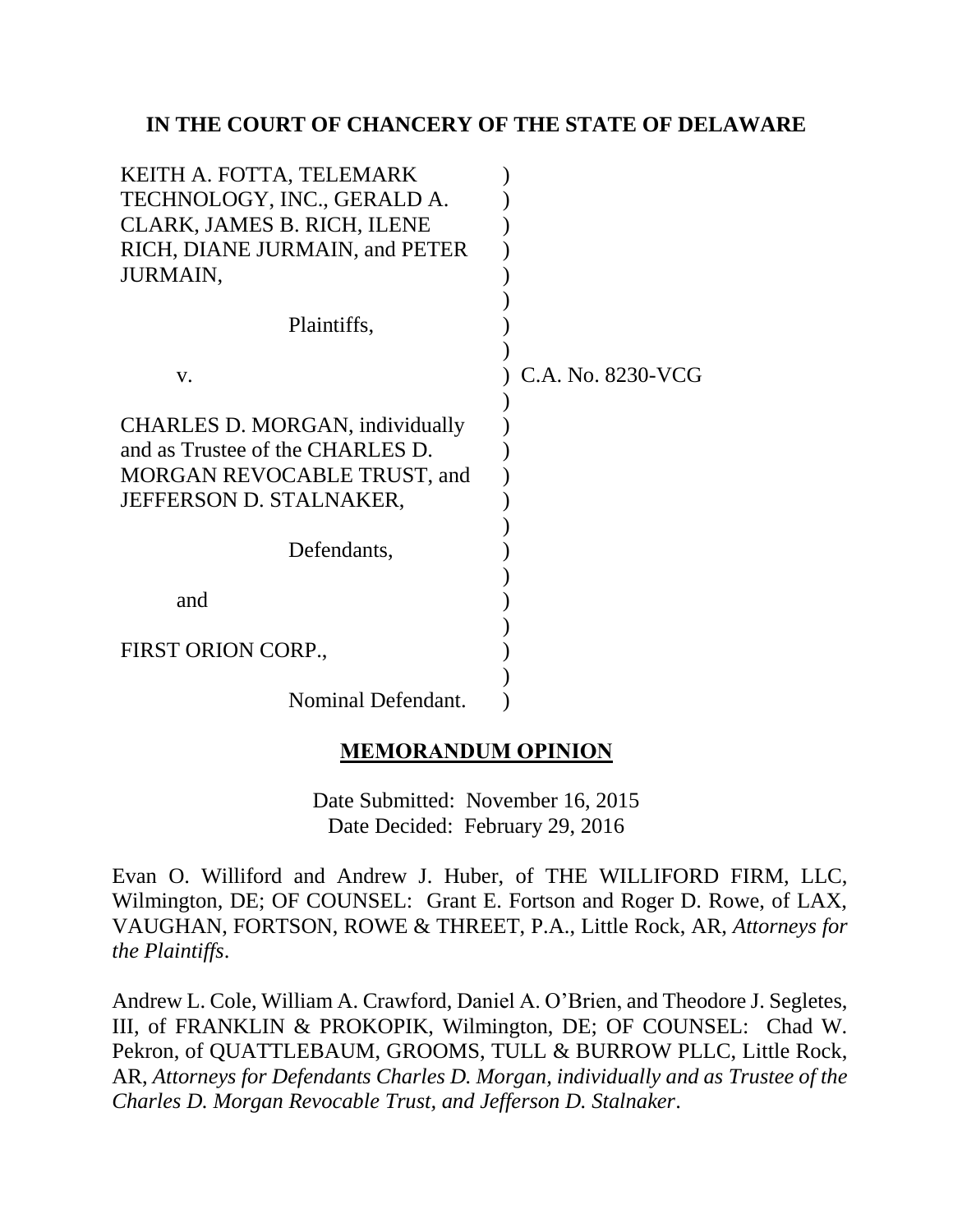GLASSCOCK, Vice Chancellor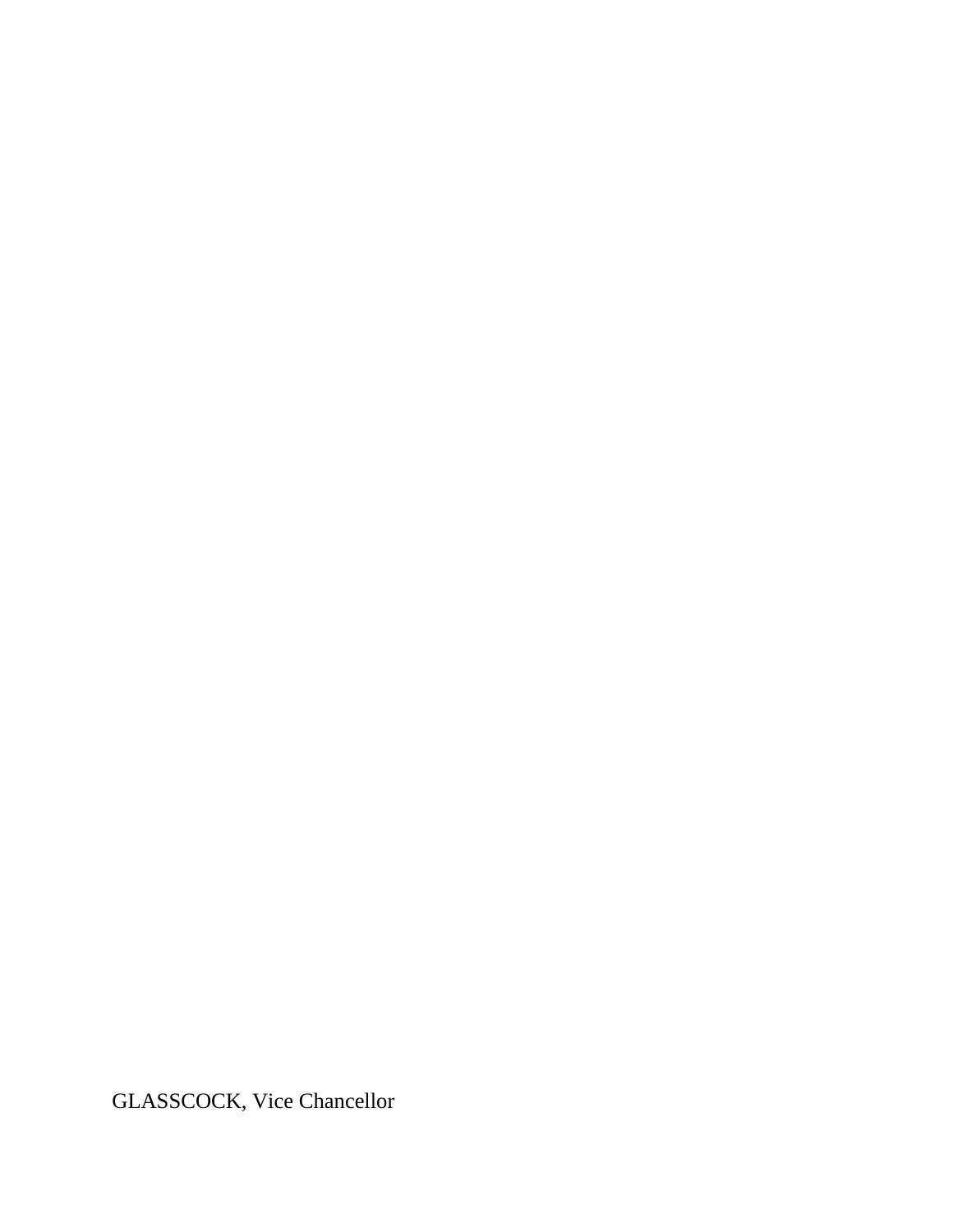This matter involves what I perceive to have become a common scenario in this Court:<sup>1</sup> plaintiff stockholders allege that a significant creditor to the company has used its control over the corporate board together with contractual rights it has been granted to divert corporate wealth or equity to itself, in breach of fiduciary or statutory duties owed the common stockholders. Here, the Plaintiffs—stockholders in First Orion Corp.—contend that the Defendants used the method described above to inequitably seize from them control of the company, and seek a declaration rescinding the issuance of stock, together with damages and other relief. The matter is before me on cross motions for summary judgment. Because the issues so presented turn on contested issues of fact, those motions are largely denied. With respect to one claim brought derivatively, however, demand on the board was neither made nor excused, and I find that the Plaintiffs lack standing under Rule 23.1. My reasoning follows.

#### **I. BACKGROUND**

#### *A. The Parties*

l

Nominal Defendant First Orion Corp. ("First Orion" or the "Company") is a privately held Delaware corporation, <sup>2</sup> which developed and sells Privacy Star, a mobile smartphone application that blocks unwanted calls and reports the caller to a

 $1$  Of course, my perception may merely reflect the Baader-Meinhof fallacy.

<sup>2</sup> Verified Second Amended Complaint ("Compl.") ¶¶ 9, 19.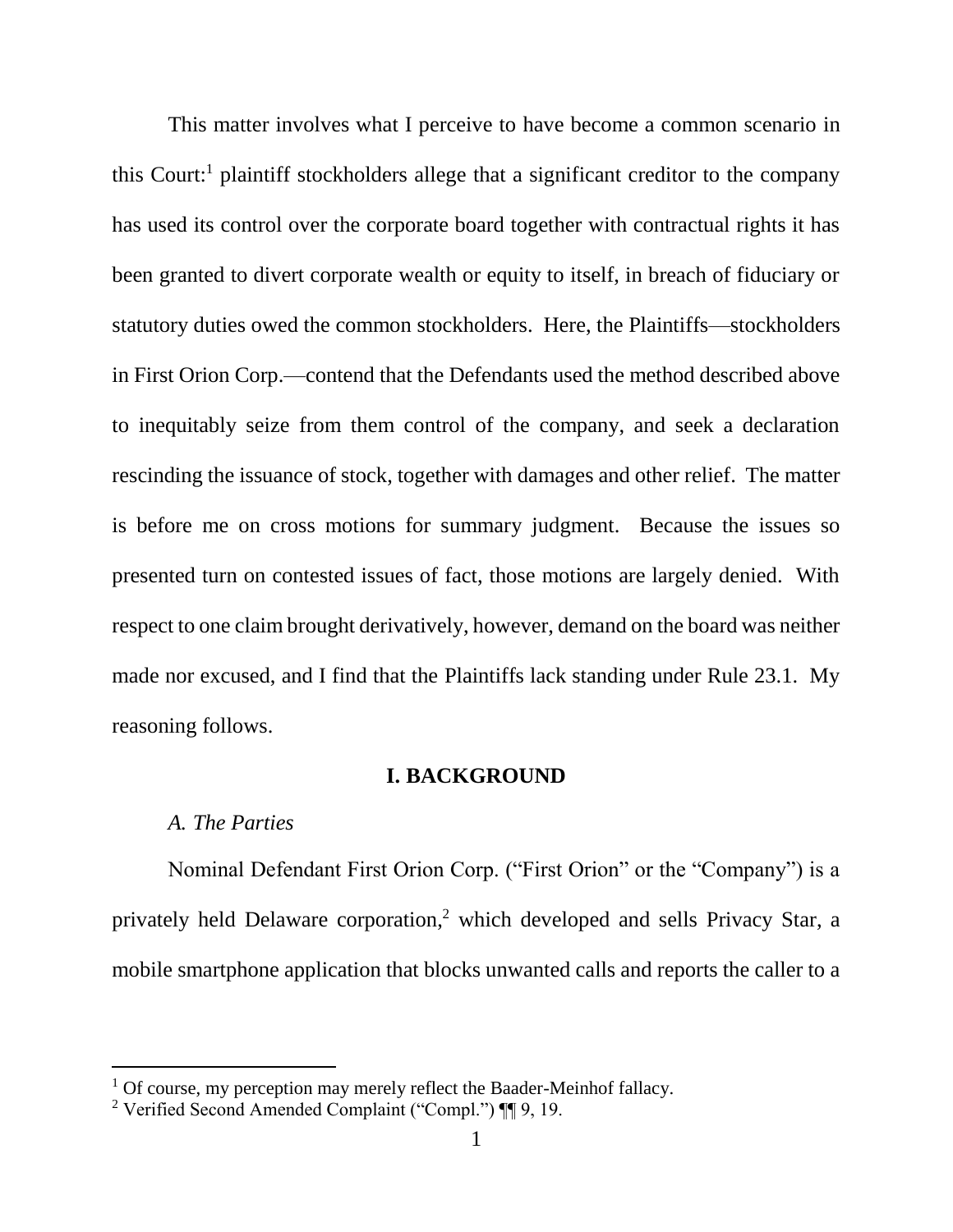regulatory body.<sup>3</sup>

Plaintiff Keith Fotta is the founder of First Orion.<sup>4</sup> Fotta owns approximately 98.3% of the outstanding stock of Plaintiff Telemark Technology, Inc. ("Telemark" and together with Fotta, the "Fotta Plaintiffs"), a Delaware Corporation.<sup>5</sup> The Fotta Plaintiffs are stockholders of First Orion. Plaintiffs Gerald Clark, James B. Rich, Illene Rich, Diane Jurmain, and Peter Jurmain (collectively, the "Individual Plaintiffs") are also common stockholders of First Orion.

Defendant Charles Morgan is the current Chairman of the Board of First Orion (the "Board") and is the Trustee of the Charles D. Morgan Revocable Trust, through which Morgan holds various interests in First Orion. 6 Defendant Jefferson D. Stalnaker was hired by First Orion in 2008 and has held multiple executive positions, including President and CEO, and was a director of the Company from January 27, 2010 through July 18, 2013.<sup>7</sup>

### *B. Morgan's Initial Investment in First Orion*

Fotta founded First Orion in 2007 to develop and market technology for blocking unwanted callers and filing complaints against unwanted callers with the Federal Trade Commission.<sup>8</sup> All of the Plaintiffs have been stockholders of the

- $^{4}$  *Id.* at  $\P$  19.
- 5 *Id.* at ¶ 5.
- $^6$  *Id.* at  $\P$  10.
- $^7$  *Id.* at  $\P$  11.
- 8 *Id.* at ¶ 19.

 $3$  *Id.* at  $\P$  31.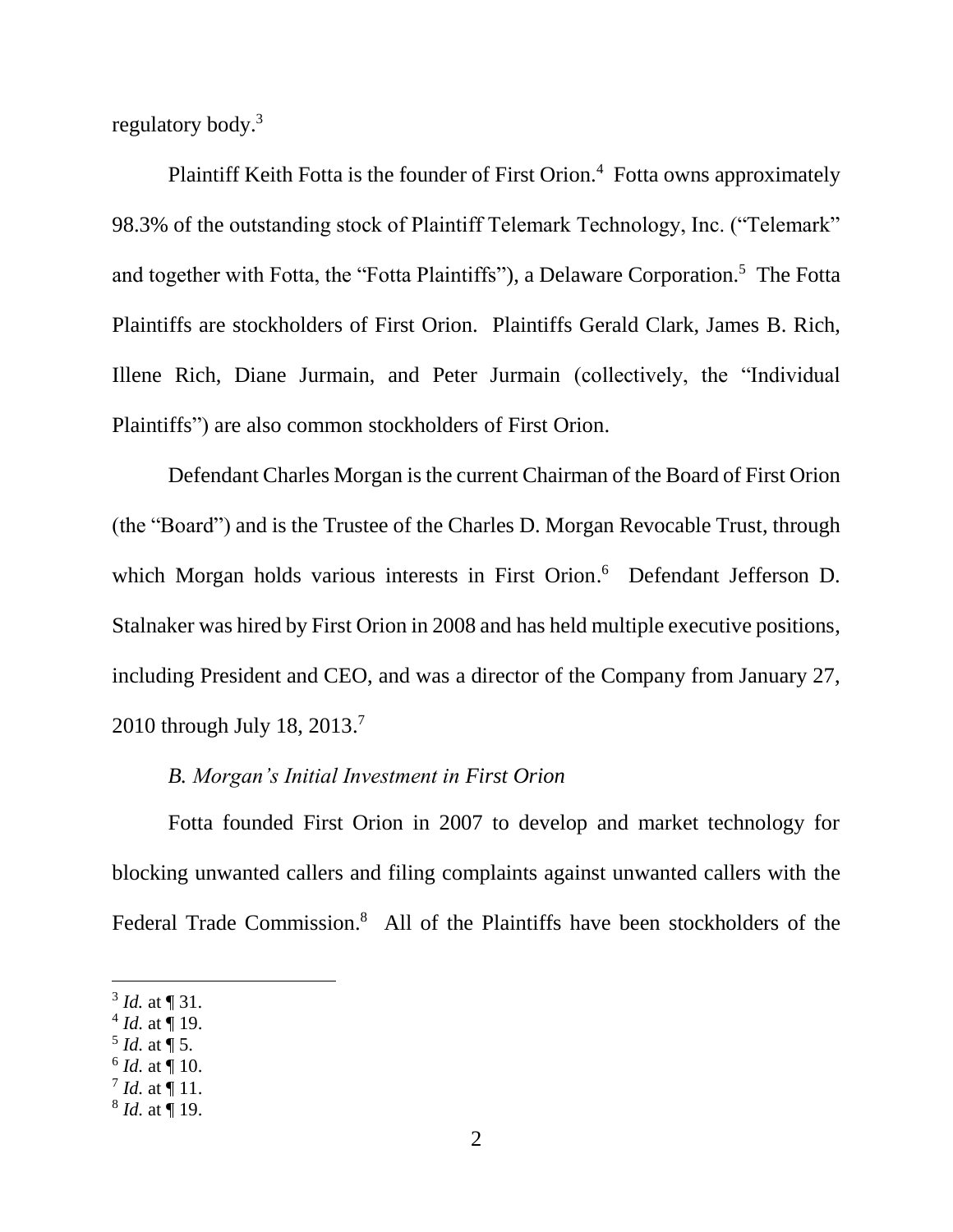Company since 2007.<sup>9</sup> In 2008, Morgan entered into a stock purchase agreement (the "SPA") with First Orion that allowed Morgan to invest in the Company's Series A Convertible Preferred Stock ("Preferred Stock").<sup>10</sup> In addition, Morgan was appointed to the Company's Board.<sup>11</sup> Each share of Preferred Stock was convertible into one share of common stock.<sup>12</sup> By the end of September 2009, Morgan had invested \$1,100,000 in exchange for 1,100,000 shares of Preferred Stock, <sup>13</sup> which at that time represented approximately 70% of the then-outstanding Preferred Stock of the Company.<sup>14</sup>

In October 2009, Fotta informed Morgan that the Company needed to raise additional capital to fund its operations.<sup>15</sup> In response, Morgan agreed with Fotta and First Orion to advance the Company \$500,000 (the "2009 Letter Agreement").<sup>16</sup> Pursuant to the 2009 Letter Agreement, the Fotta Plaintiffs agreed to provide Morgan irrevocable voting proxies (the "Proxies") for their common shares of stock in the Company.<sup>17</sup> According to the 2009 Letter Agreement, the Proxies were to become effective in the event First Orion failed to repay the balance of the advanced

 $11$  *Id.* 

 $\overline{a}$ 

<sup>12</sup> *Id.*

<sup>9</sup> *Id.* at ¶ 20.

<sup>10</sup> *Id.*, Ex. 4, at 1.

<sup>13</sup> *Id.*

<sup>14</sup> *Id.* at ¶ 24.

<sup>&</sup>lt;sup>15</sup> Defs.<sup> $\cdot$ </sup> Br. in Supp. of Mot. to Dismiss the Second Am. Compl. and/or for Summ. J. ("Defs' Opening Br."), Ex. 17, at 71–72; Compl., Ex. 4, at 1–2.

 $16$  Compl., Ex. 1.

<sup>17</sup> *Id.*, Ex. 1, at 2.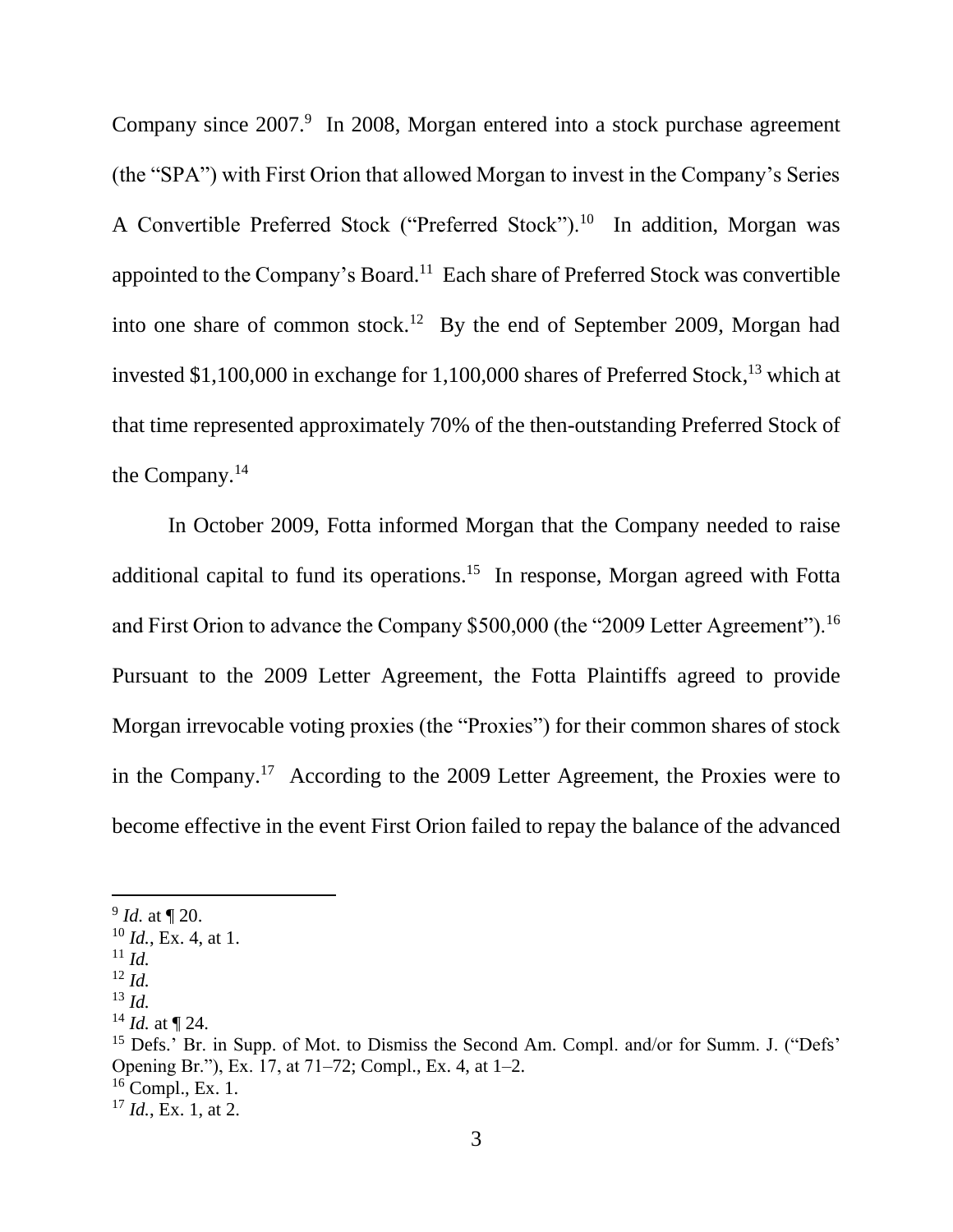funds by January 15, 2010.<sup>18</sup> When effective, the Proxies granted Morgan the right to "exercise all of the Grantor's rights as a shareholder of [First Orion]," and were to remain effective until the Company experienced a "net positive cash flow" for three consecutive quarters.<sup>19</sup> At the time of the 2009 Letter Agreement, Fotta owned 3,880,597 shares of common stock and 100 shares of Preferred Stock, and Telemark owned 2,940,122 shares of common stock.<sup>20</sup> Together, the Fotta Plaintiffs' stock ownership represented 72.8% of the outstanding capital stock. Conversely, the Individual Plaintiffs owned approximately 2.86% of the outstanding capital stock, collectively.<sup>21</sup>

The 2009 Letter Agreement also provided Morgan other valuable incentives. For each dollar Morgan advanced the Company pursuant to the 2009 Letter Agreement, Morgan was to receive a specified number of warrants to purchase common shares of First Orion for \$1.50 per share.<sup>22</sup> In addition, if the Company failed to repay the advance in full by January 15, 2010, Morgan would receive one Preferred Share for each dollar advanced. Between October 15, 2009 and January 15, 2010, Morgan advanced \$400,000 to the Company pursuant to the 2009 Letter Agreement.<sup>23</sup> Accordingly, Morgan received 1,500,000 warrants to purchase shares

<sup>18</sup> *Id.*

<sup>19</sup> *Id.* at Attachments 2, 3.

<sup>20</sup> *Id.* at ¶ 30.

 $^{21}$  *Id.* 

<sup>22</sup> *Id.*, Ex. 1, at 2; Defs' Opening Br., Ex. 2E, at 1.

 $23$  Compl., Ex. 4, at 2.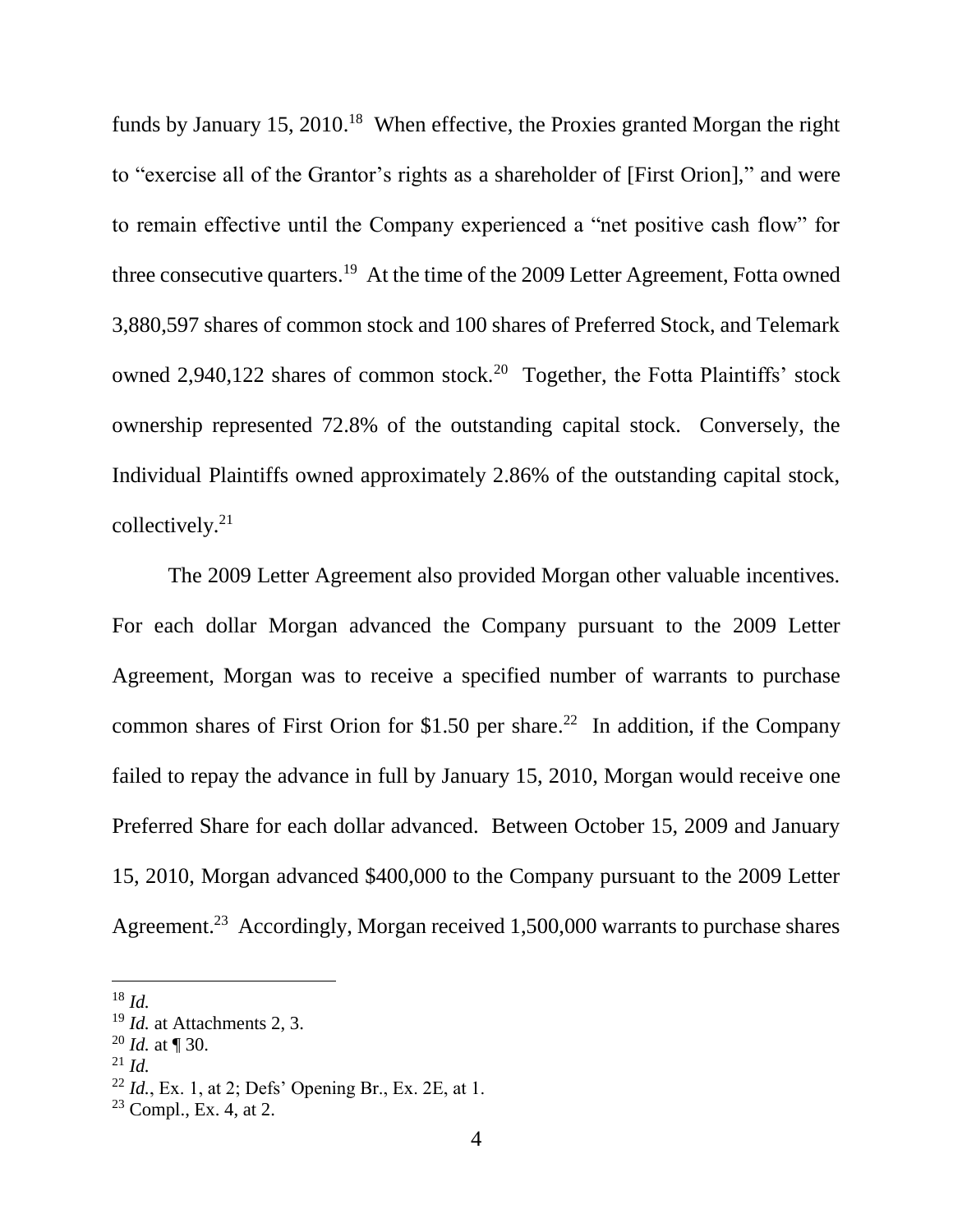of common stock for \$1.50 per share (the "Morgan Warrants").<sup>24</sup>

First Orion failed to repay the advanced funds by January 15, 2010.<sup>25</sup> Consequently, the Proxies became effective immediately, and First Orion was forced to issue Morgan 400,000 additional shares of Preferred Stock in satisfaction of the 2009 Letter Agreement.<sup>26</sup> According to the Plaintiffs, through the "combination of his stock ownership, his possession of the Proxies, and his position as one of the Company's two Directors, Morgan was on and after January 15, 2010 the sole controlling stockholder of First Orion."<sup>27</sup>

# *C. Morgan Solidifies his Control of First Orion*

On January 27, 2010, Morgan, acting via written consent, voted his shares and the newly-obtained Proxies to remove Fotta as a director and officer of the Company, and to select Stalnaker to succeed Fotta as director and CEO.<sup>28</sup> Weeks later, on February 16, 2010, Morgan and Stalnaker, as sole directors of First Orion, declared a dividend (the "2010 Stock Dividend") whereby holders of Preferred Stock would receive 73.9901 shares of common stock for each share of Preferred Stock.<sup>29</sup> On that same day, in order to facilitate the 2010 Stock Dividend, Morgan, again acting via written consent, voted his shares and the Proxies to authorize an amendment to

 $24$  Defs' Opening Br., Ex. 2E.

 $25$  Compl.  $\P$  32.

<sup>26</sup> *Id.*

<sup>27</sup> *Id.* at ¶ 34.

<sup>28</sup> Defs' Opening Br., Ex. 2B, at 3020.

 $29$  Compl., Ex. 4.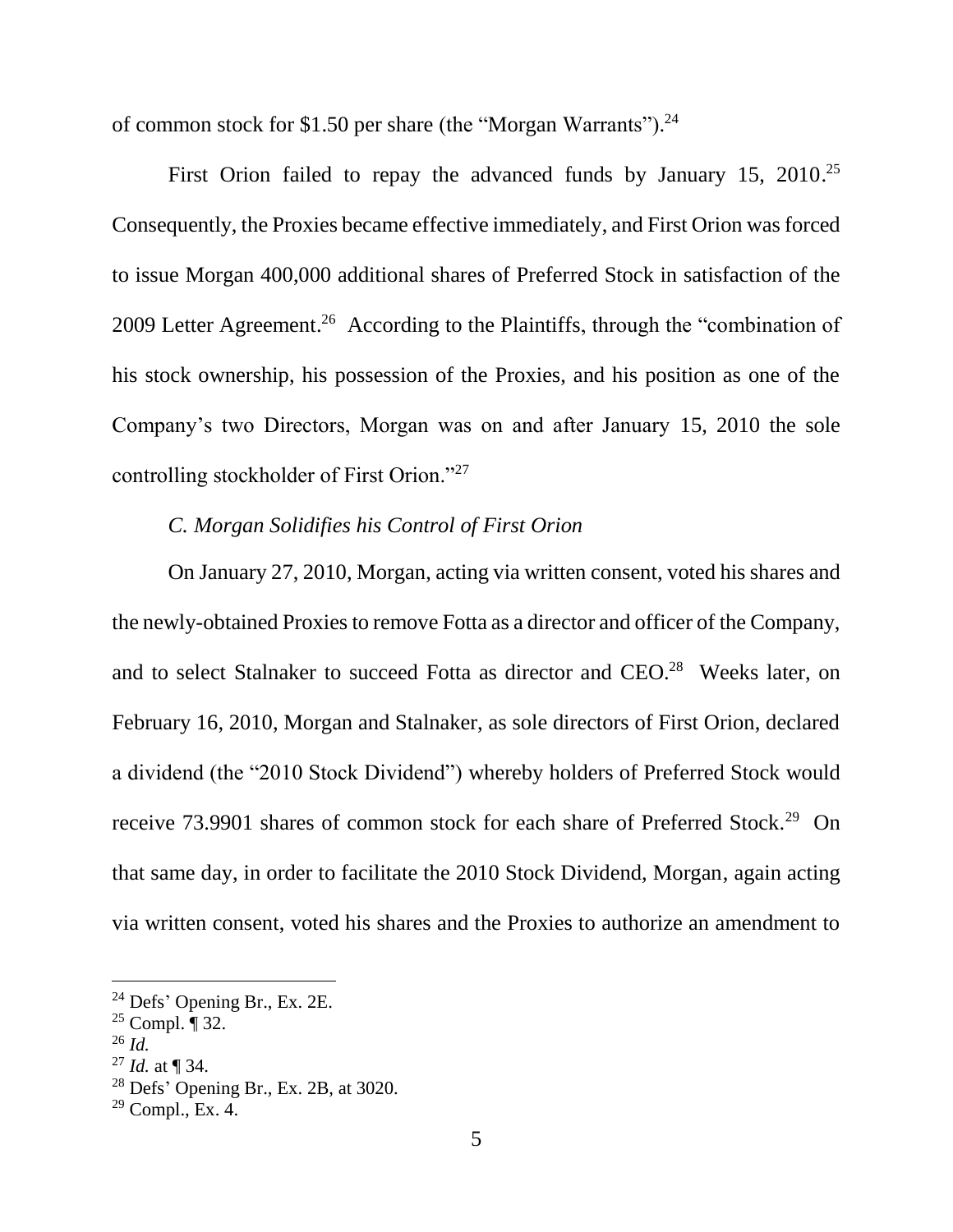the Company's Certificate of Incorporation to increase the number of authorized shares of common stock from 25,000,000 to 275,000,000 shares and to increase the number of shares of authorized Preferred Stock to 100,000,000 shares.<sup>30</sup>

Immediately prior to the 2010 Stock Dividend, Morgan held 1,500,000 shares of Preferred Stock, representing approximately 76% of the Preferred Stock thenoutstanding.<sup>31</sup> A total of 145,541,519 common shares were issued in the 2010 Stock Dividend.<sup>32</sup> As a result, Morgan's "total ownership" interest increased from approximately 15% to 72% and the Plaintiffs' collective "ownership interest" decreased from approximately 72.5% to 4.5%.<sup>33</sup> In addition, Morgan's Warrants which originally provided Morgan the right to purchase 1,500,000 shares of common stock for \$1.50 per share—were adjusted, in accordance with their terms,  $34$  to give Morgan the right to purchase 110,985,175 shares of common stock for \$.02030 per share.<sup>35</sup> The Plaintiffs characterize this adjustment as an issuance of additional warrants (the "Additional Warrants").

On February 19, 2010, three days after the 2010 Stock Dividend was declared, Stalnaker sent the Company's stockholders, including the Plaintiffs, a letter (the

<sup>&</sup>lt;sup>30</sup> *Id.*, Ex. 5. Stalnaker filed with the Delaware Secretary of State a Certificate of Amendment to the Certificate of Incorporation reflecting the increase in authorized shares of stock. *Id.*, Ex. 6.  $31$  *Id.*  $\P$  51.

<sup>&</sup>lt;sup>32</sup> Pls.' Opening Br. in Supp. of Mot. for Partial Summ. J. and Answering Br. in Opp. to Defs.' Mot. to Dismiss and/or for Summ. J. ("Pls' Answering Br."), Ex. 10, at  $\P$  7.

 $33$  Compl.  $\P$  55.

 $34$  Defs<sup>3</sup> Opening Br., Ex. 2E, at  $3-5$ .

 $35$  Compl.  $\overline{\P}$  68; Pls' Opening Br., Ex. 1.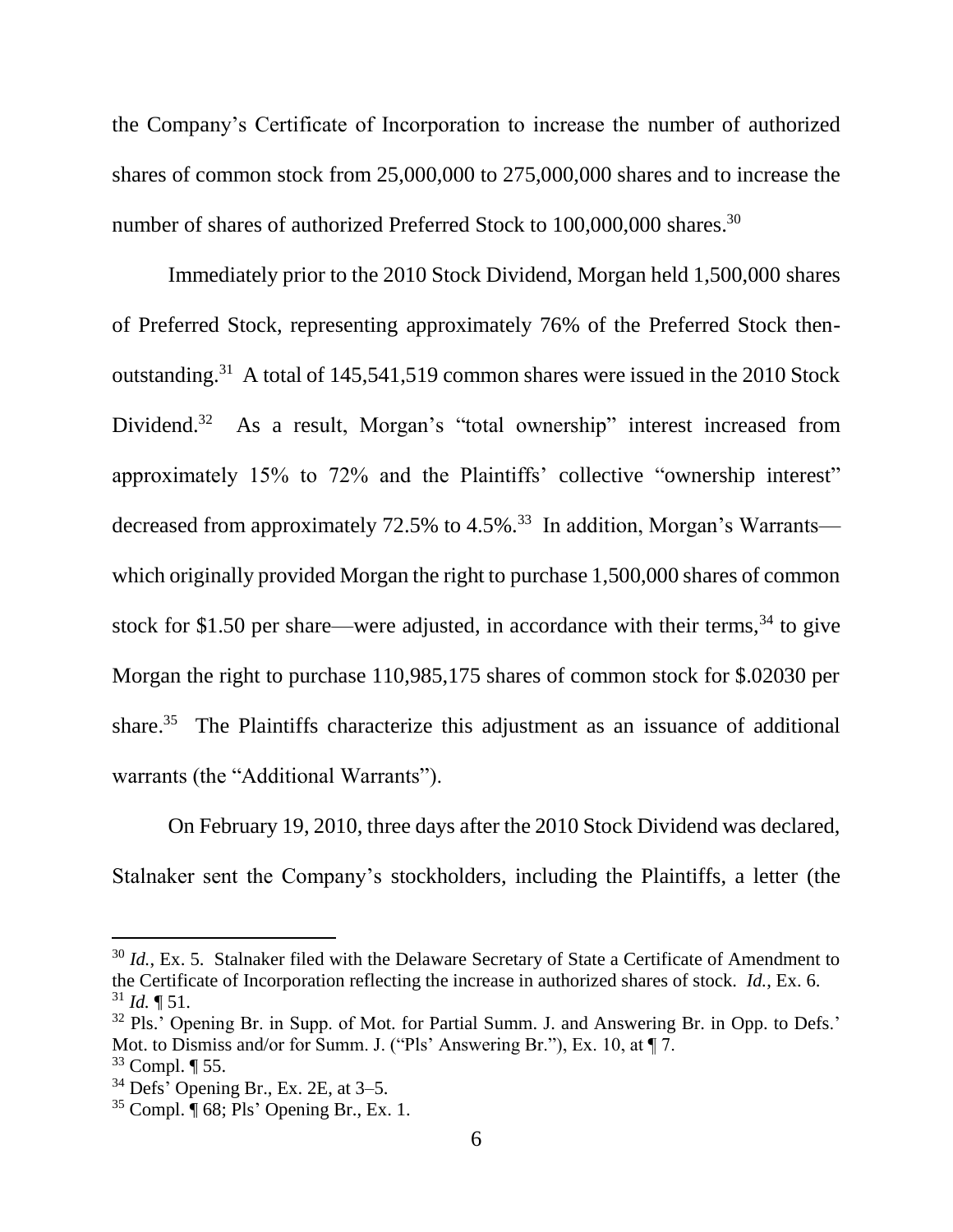"Stalnaker Letter") that enclosed (1) the Written Consent of the Shareholders, dated January 27, 2010, to remove Fotta as officer and director of the Company and elect Stalnaker in his place; (2) the Written Consent of the Board, dated February 16, 2010, to authorize the 2010 Stock Dividend; and (3) the Written Consent of the Shareholders, also dated February 16, 2010, to approve an amendment to the Company's Certificate of Incorporation to increase the number of authorized shares of capital stock and to approve the 2010 Stock Dividend.<sup>36</sup>

## *D. Morgan Leads Subsequent Funding of First Orion*

In the years following the 2010 Stock Dividend, the Company completed four rounds of equity financing through the private placement of Series B Convertible Preferred Stock: (1) the Company raised approximately \$600,000 shortly after the 2010 Stock Dividend;<sup>37</sup> (2) the Company raised \$4,000,000 starting October 2010;<sup>38</sup> (3) the Company extended the second issuance to raise an additional \$2,000,000 starting September 2011;<sup>39</sup> and (4) the Company raised more than \$3,500,000 starting in July  $2012<sup>40</sup>$  The majority of each investment was provided by Morgan and a small group of other individual investors, most of whom had prior relationships

<sup>38</sup> *Id.*, Ex. 2P.

<sup>36</sup> Defs' Opening Br., Ex. 2B; *id.*, Ex. 2C.

<sup>37</sup> *Id.*, Ex. 2, at ¶ 14; *id.*, Ex. 2H.

<sup>39</sup> *Id.*, Ex. 2R.

<sup>40</sup> *Id.*, Ex. 2S.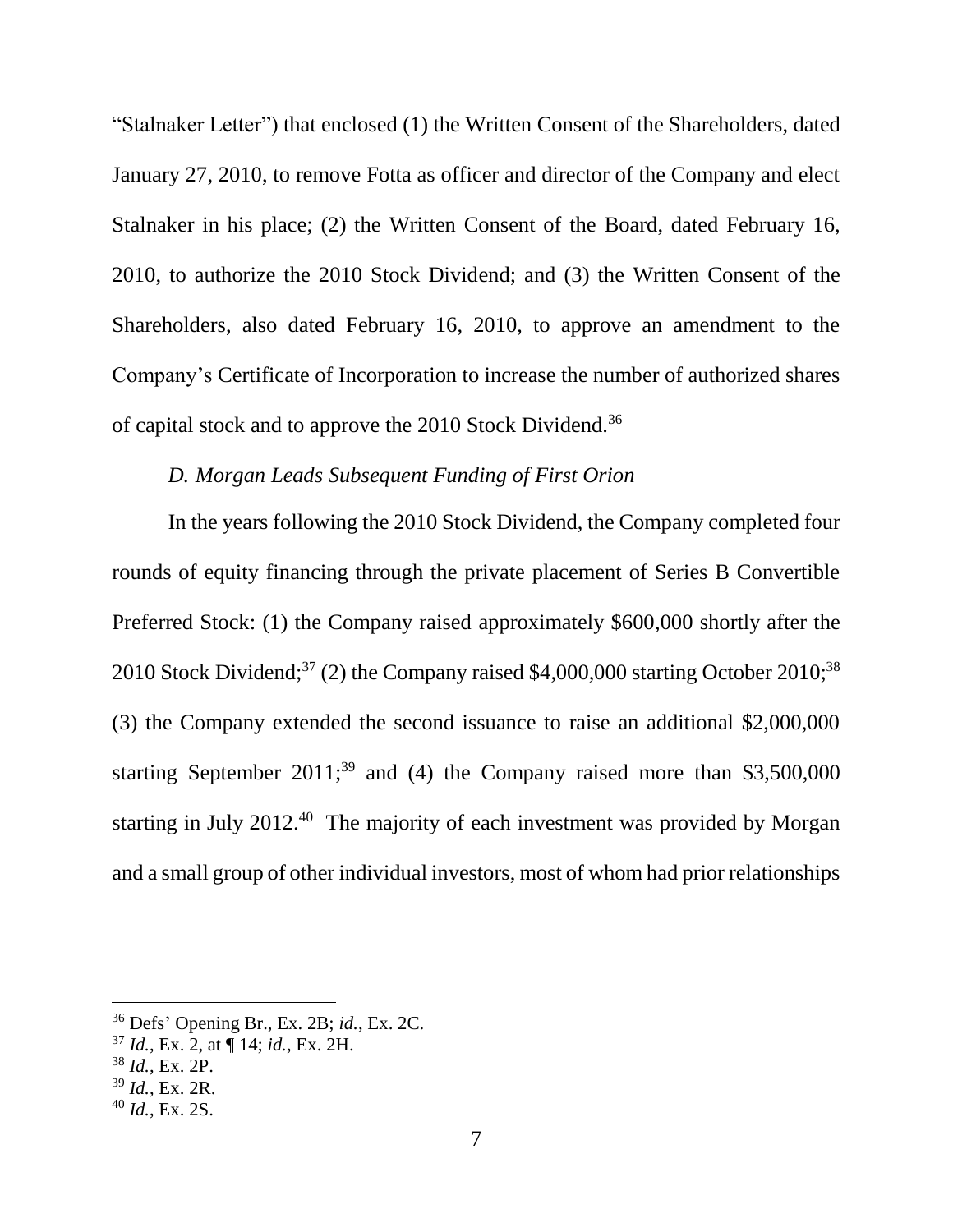with Stalnaker.<sup>41</sup> In addition to equity financing, the Company entered into a line of credit agreement with Arvest Bank for \$250,000, which was personally guaranteed by Morgan and Stalnaker.<sup>42</sup>

For each round of funding, the Company sent Fotta a private placement memorandum providing details of the offering. Furthermore, for at least the first and second rounds of funding, the Company sent Fotta a "Preemptive Rights Notice" pursuant to the "Preemptive Rights Agreement," dated August 4, 2008, which entitled certain investors "preemptive rights upon the issuance of certain securities by First Orion."<sup>43</sup> In addition to receiving the formal notices sent by the Company, Fotta periodically communicated with the Company, at times via email, to request additional financial information and to obtain the status of the Company's offerings. <sup>44</sup> Notably, Fotta did not object to the 2010 Stock Dividend or the 2010 Amendment to the Certificate of Incorporation before or during the rounds of financing culminating in 2012.

 $41$  Stalnaker avers that the large majority of financing was provided by Morgan, Rodger Kline, Jerry Adams, James Womble, and Kenneth Lee, most of whom Stalnaker has known for many years through other business ventures. *See id.*, Ex. 2, at ¶ 14. Nearly 90% of the first round of funding and nearly 75% of the second and third round of funding was provided by that group of investors. *Id.* at ¶ 14, 22. Further, of the \$3,500,000 raised in the fourth round of financing, over 80% was provided by the same group of investors, with the addition of Kent Burnett. *Id.* at ¶ 23. I note that, with the exception of Morgan, none of these investors are parties to the action.

<sup>&</sup>lt;sup>42</sup> The Company's line of credit is described in the Company's private placement memorandum dated October 29, 2010. *Id.*, Ex. 2P, at 3557.

<sup>43</sup> *Id.*, Ex. 2B; *id.*, Ex. 2N.

<sup>44</sup> *Id.*, Ex. 2J; *id.*, Ex. 2K; *id.*, Ex. 2L; *id.*, Ex. 2M; *id.*, Ex. 2Q.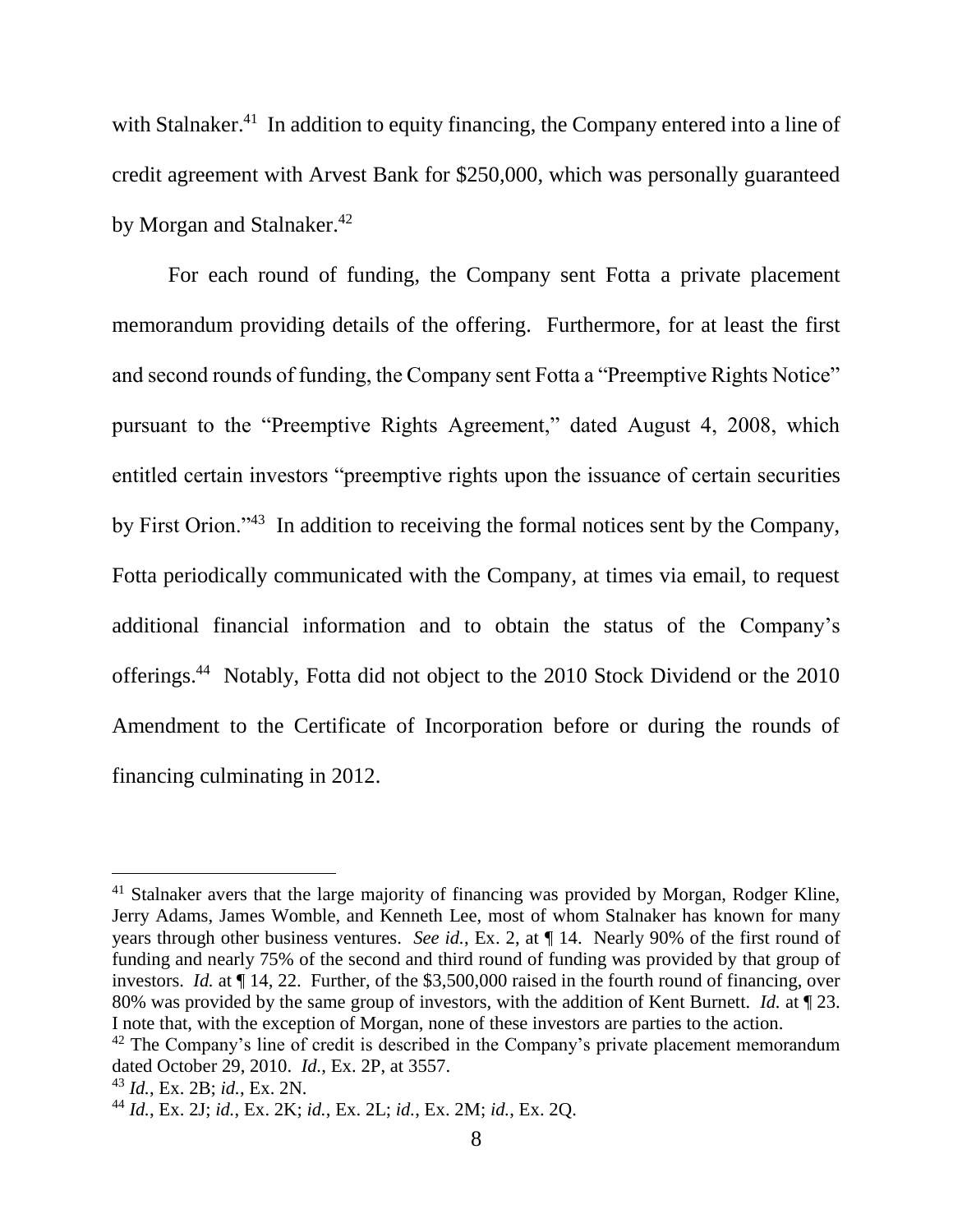### *E. Stalnaker is Granted Stock Options*

When Stalnaker was first hired as President of First Orion in 2008, he believed that the Company was going to grant him stock options that represented between 3.5% and 5% of the Company's outstanding shares. $45$  The Company failed to grant Stalnaker stock options when he started, however. Years later, on September 30, 2011, the First Orion Board, which then consisted of Stalnaker and Morgan, adopted the 2011 Nonqualified Stock Option Plan (the "2011 Stock Option Plan") that authorized the Board to issue stock options to its members.<sup>46</sup> On that same day, Morgan, in his capacity as majority stockholder, voted to approve the 2011 Stock Option Plan.<sup>47</sup> With the 2011 Stock Option Plan in place, the Company granted two series of stock options to Stalnaker (together, the "Stalnaker Options"). The first, which the Company granted to Stalnaker on the day the 2011 Stock Option Plan was approved, provided Stalnaker the right to purchase 19,797,879 shares of common stock for \$0.01553 per share. $48$  The second stock option grant, dated November 28, 2011, gave Stalnaker the right to purchase an additional 37,488,121 shares of

<sup>&</sup>lt;sup>45</sup> Stalnaker avers that Fotta presented to him an offer letter containing the terms of the contemplated stock options but that Fotta failed to execute the offer. *Id.*, Ex. 18, at 292–94; *see also id.*, Ex. 26.

<sup>&</sup>lt;sup>46</sup> Compl., Ex. 9. According to the Written Consent of the Board of September 30, 2011, the Company reserved 20% of its common stock for stock issued pursuant to the 2011 Stock Option Plan. *Id.*

<sup>47</sup> Defs' Opening Br., Ex. 31.

 $48$  Compl., Ex. 9.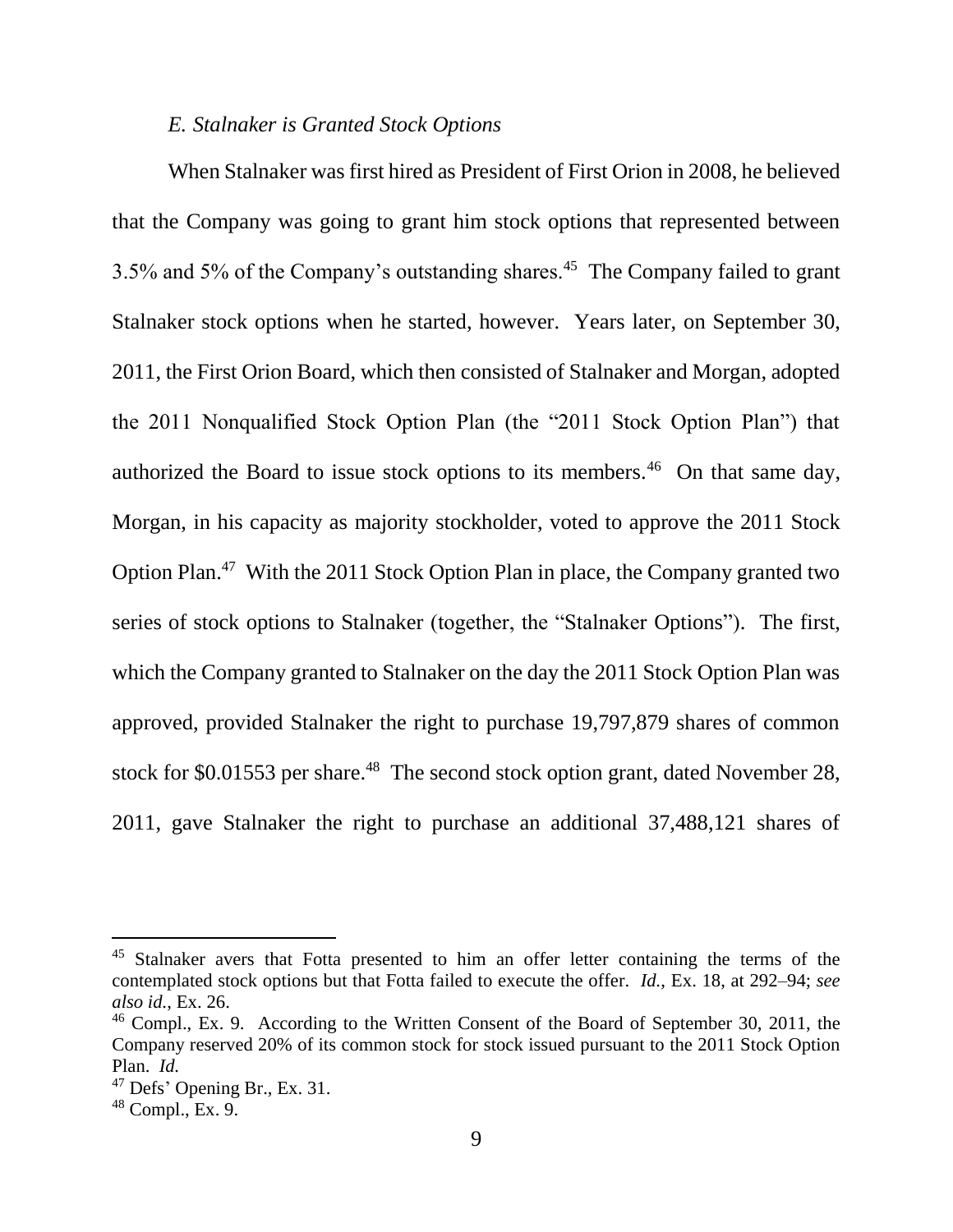common stock for  $$0.0203$  per share.<sup>49</sup> In total, the Stalnaker Options represent between 8% and 8.5% of the ownership of the Company.<sup>50</sup>

On December 11, 2014—nearly three years after the Stalnaker Options were granted and two days after the Plaintiffs filed their Second Amended Complaint— First Orion directors James Womble and Kent Burnett, who are not parties to this action, purported to ratify the Stalnaker Options.<sup>51</sup>

## *F. Procedural History and Contentions of the Parties*

The Fotta Plaintiffs filed a Verified Complaint on January 17, 2013 (the "Original Complaint") and a First Amended Complaint on May 23, 2013, which added the Individual Plaintiffs. The Plaintiffs filed a Second Amended Complaint on December 9, 2014, in which they allege seven derivative claims on behalf of Nominal Defendant First Orion, four direct claims on behalf of all of the Plaintiffs, and three direct claims on behalf of the Fotta Plaintiffs. In general, the Plaintiffs challenge the 2010 Stock Dividend, the Additional Warrants, and the Stalnaker Options by asserting "claims for breach of fiduciary duty, gift and waste against Morgan and Stalnaker, for conversion and unjust enrichment against Morgan, for aiding and abetting against Stalnaker, and for a declaratory judgment that the stock

<sup>49</sup> *Id.* at ¶ 97; Defs' Opening Br., Ex. 18, at 303–09.

<sup>50</sup> Compl. ¶ 97; Defs' Opening Br., Ex. 18, at 303–09.

<sup>51</sup> Defs' Opening Br., Ex. 27.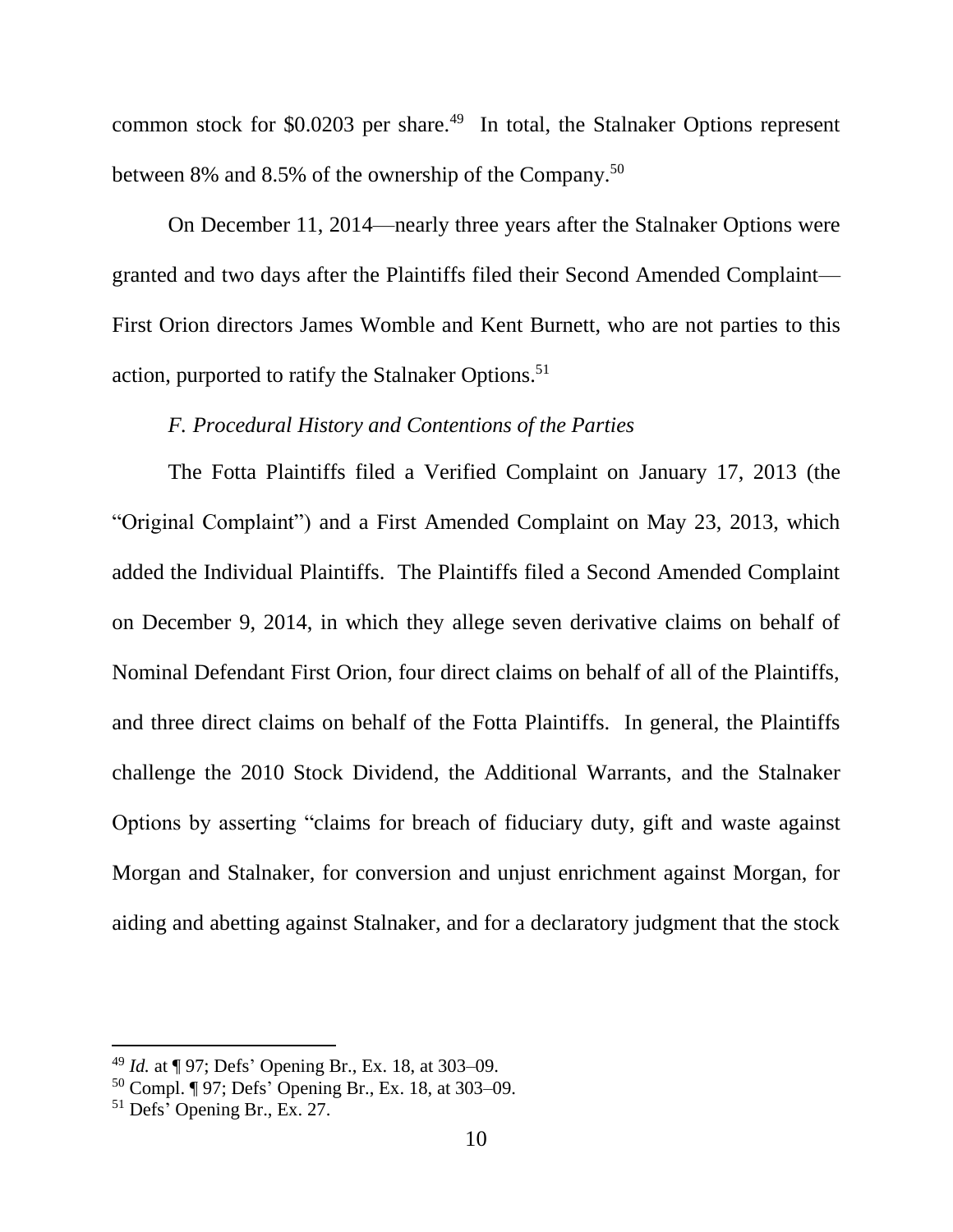issued as the dividend is void *ab initio*."<sup>52</sup> The Fotta Plaintiffs also "assert[] claims against Morgan for breach of fiduciary duty and of the implied covenant of good faith and fair dealing."<sup>53</sup>

The Defendants filed a Motion to Dismiss the Second Amended Complaint and/or for Summary Judgment on January 23, 2015. Pursuant to their motion, the Defendants argue that the Plaintiffs' claims regarding the 2010 Stock Dividend are barred by the doctrine of acquiescence; that the Plaintiffs' equitable claims are timebarred by the doctrine of laches; and that the Plaintiffs' claims regarding the Stalnaker Options must fail because the Plaintiffs failed to make a demand on the First Orion Board and because the Stalnaker Options were ratified by a disinterred majority of the Board.

In addition to opposing the Defendants' motion, the Plaintiffs filed a Motion for Partial Summary Judgment on March 13, 2015. The Plaintiffs assert that the stock issued in the 2010 Stock Dividend is void as a matter of law because it was issued in violation of the Delaware General Corporation Law ("DGCL"). Furthermore, the Plaintiffs argue that the Defendants cannot avoid a finding that this stock is void despite the Defendants' assertion of the defenses of acquiescence and laches.

 $52$  Compl. ¶ 3.

<sup>53</sup> *Id.*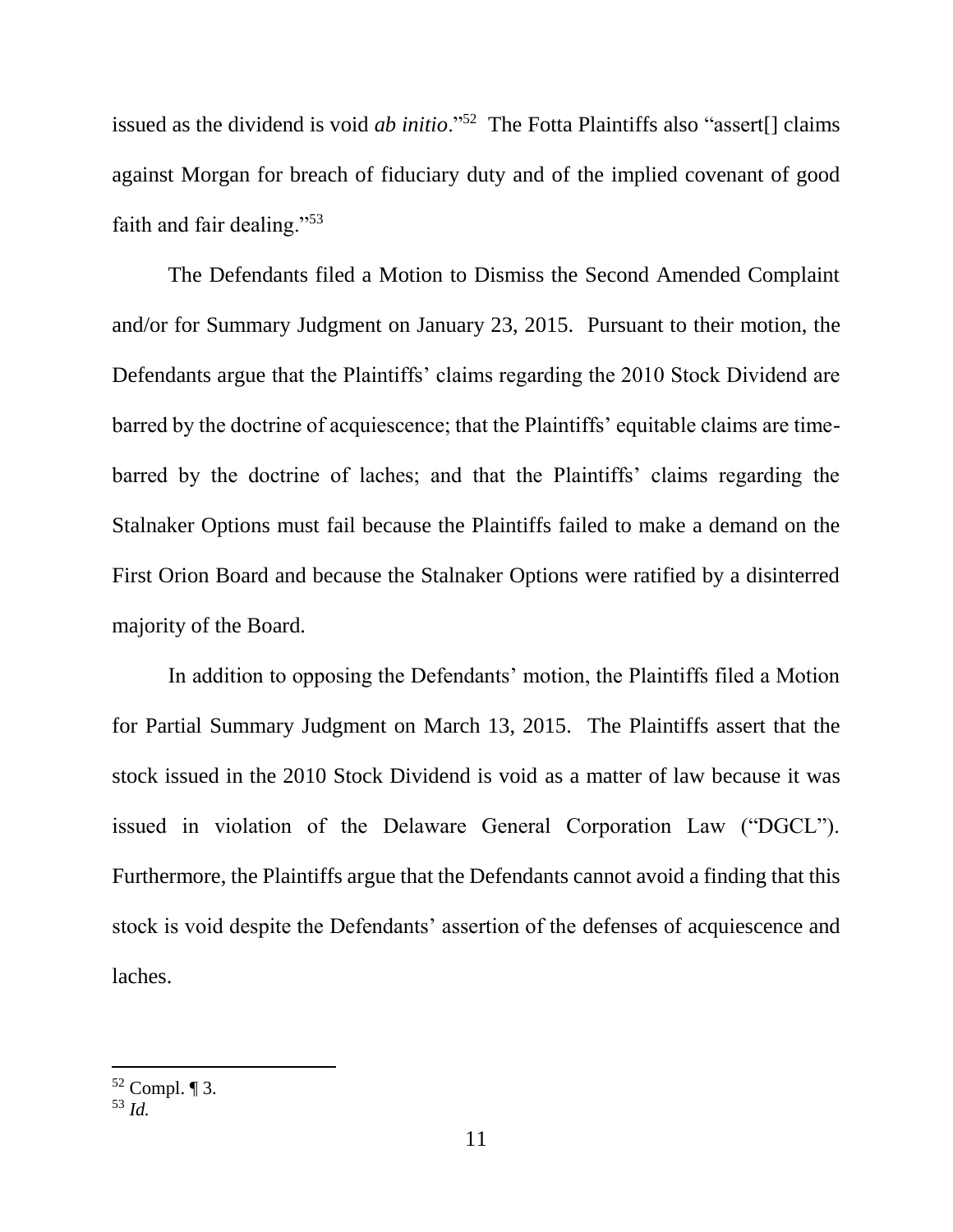#### **II. STANDARD OF REVIEW**

All of the motions, except for the Defendants' motion regarding the Plaintiffs' failure to make a demand, rely upon matters that are outside the pleadings, and therefore are analyzed pursuant to Court of Chancery Rule 56. In accordance with Rule 56, a party is entitled to summary judgment if the evidence demonstrates that "there is no genuine issue as to any material fact and that the moving party is entitled to judgment as a matter of law."<sup>54</sup>

I treat the portion of the Defendants' motion challenging the Plaintiffs' failure to make a demand as a motion to dismiss pursuant to Rule 23.1. Generally, if a stockholder wishes to initiate an action on behalf of the corporation, she must make a demand on the board to assert the rights of the corporation or explain why such a demand would be futile. 55 If the stockholder wishes to pursue an action on behalf of the corporation, Rule 23.1 requires that the plaintiff stockholder "allege with particularity the efforts, if any, made by the plaintiff to obtain the action the plaintiff desires from the directors or comparable authority and the reasons for the plaintiff's failure to obtain the action or for not making the effort."<sup>56</sup> The standard articulated in Rule 23.1 "imposes a more arduous pleading standard than Rule 8(a), and a plaintiff must allege sufficient particularized facts showing that demand on the board

 $54$  Ct. Ch. R. 56(c).

<sup>55</sup> *See Seinfeld v. Sager*, 2012 WL 2501105, at \*2 (Del. Ch. June 29, 2012).

<sup>56</sup> Ct. Ch. R. 23.1.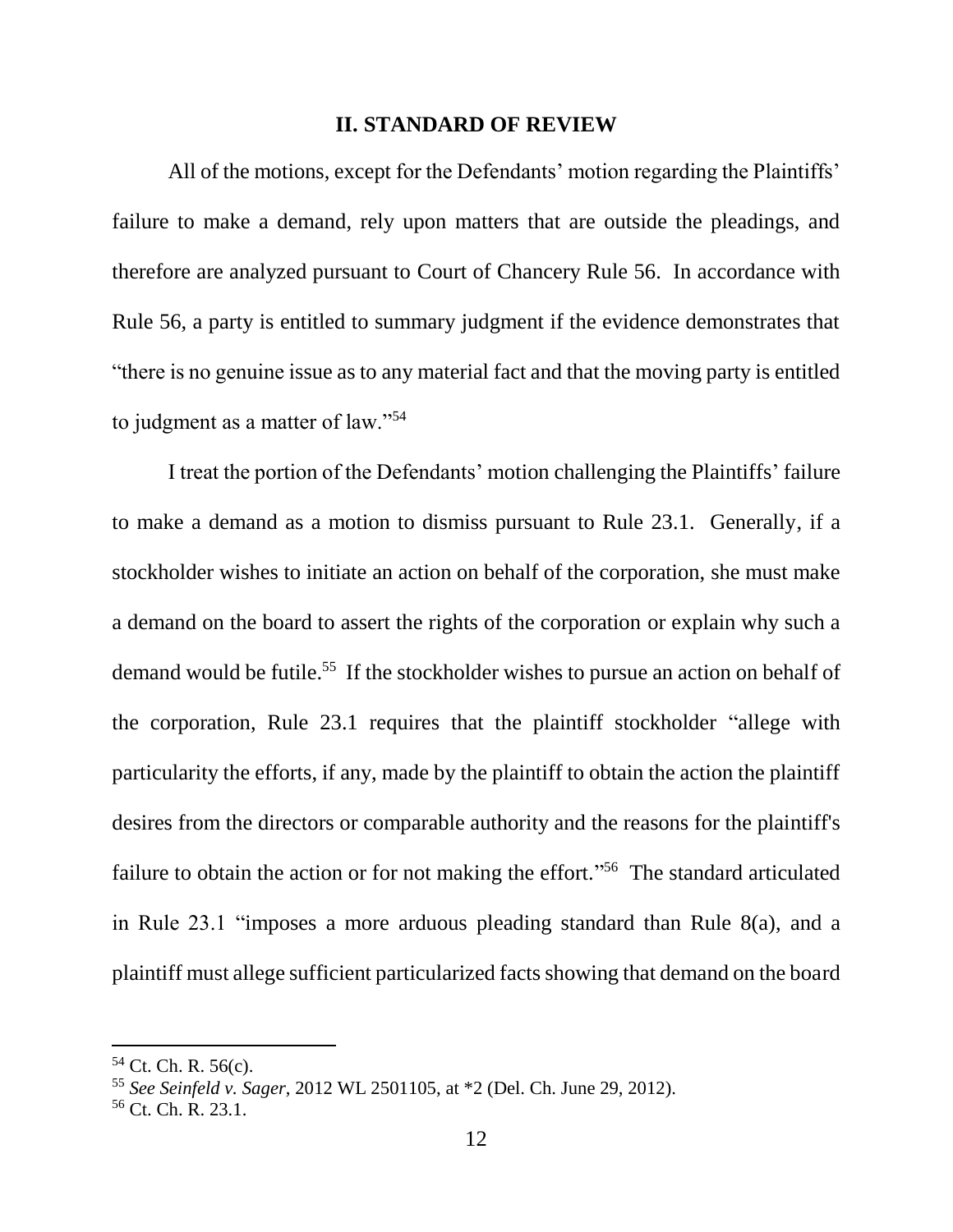would have been futile." 57

### **III. ANALYSIS**

I address the parties' motions separately below and find that both motions are denied, with one exception: I grant the portion of the Defendants' motion seeking dismissal for failure to comply with Rule 23.1 for the claims challenging the Stalnaker Options.

### *A. The Plaintiffs' Motion for Summary Judgment*

The Plaintiffs moved for summary judgment with respect to their claims that the common stock issued pursuant to the 2010 Stock Dividend and the related Additional Warrants are void as in violation of the DGCL. Specifically, the Plaintiffs refer to their allegations in Counts I, V, and VI of their Second Amended Complaint.These counts raise both equitable and statutory claims; the Plaintiffs' motion is addressed only to the statutory claims and, in the alternative, claims of waste. Notwithstanding the resolution of the Plaintiffs' motion, the equitable claims for breach of duty will remain for trial. The Plaintiffs also note that they move for summary judgment on only the liability portion of their claims and do not request that the Court fashion a remedy at this stage in the litigation.Essentially, the Plaintiffs in this motion seek a declaration that the 2010 Stock Dividend did not comply with the DGCL.

<sup>57</sup> *Seinfeld*, 2012 WL 2501105, at \*2 (citations omitted).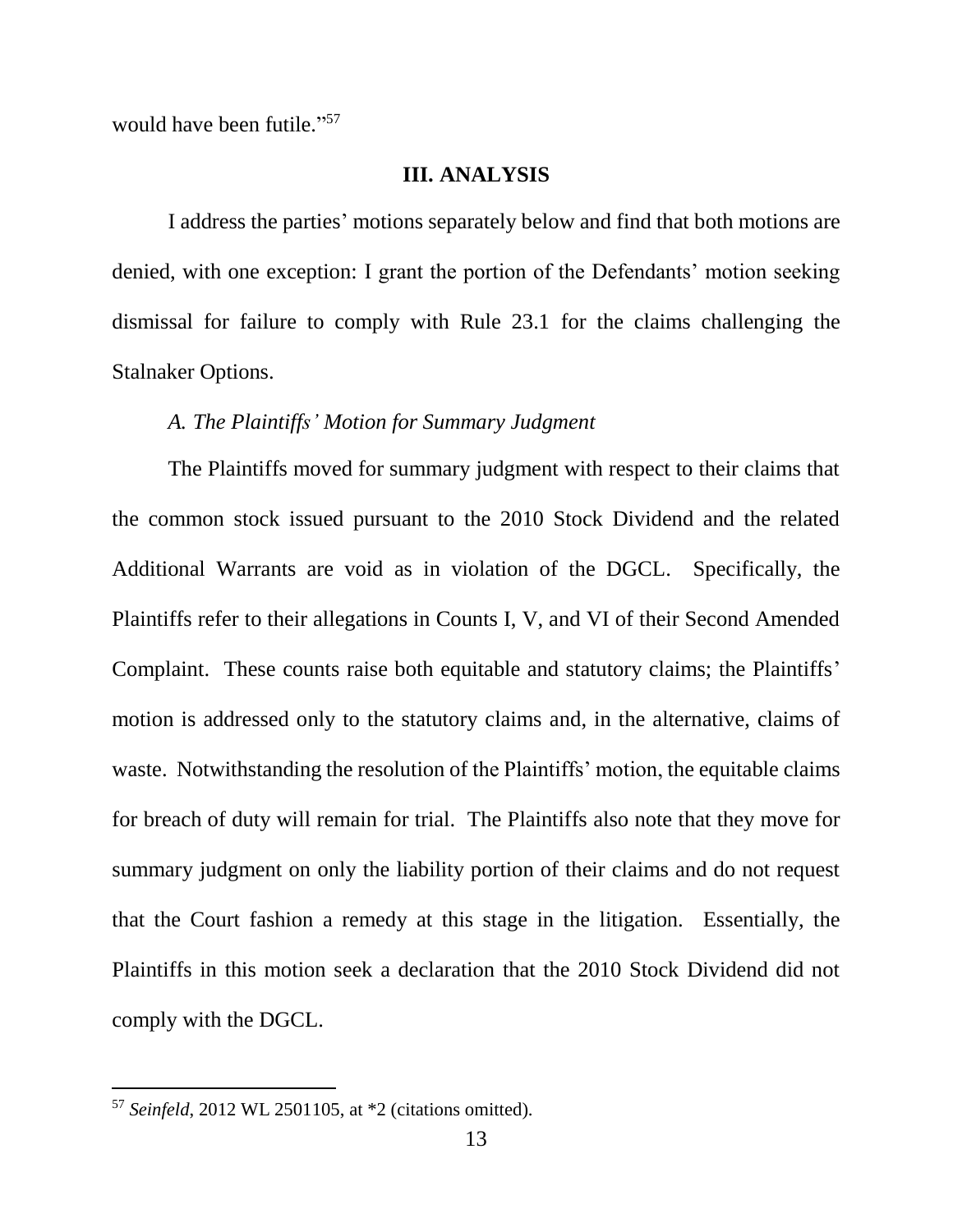In Counts I and V, the Plaintiffs allege that the 2010 Stock Dividend and issuance of the Additional Warrants amount to waste of corporate assets. In Count I, which is asserted as a derivative claim against Morgan and Stalnaker for breaches of fiduciary duty, the Plaintiffs allege that "First Orion received no consideration of any kind in exchange for the issuance of the dividend shares of common stock," and that "the issuance of [the] Additional Warrants was not approved by Board action nor by a vote of the shareholders." In sum, in Count I the Plaintiffs allege that "[t]he 2010 Stock Dividend and the issuance of the Additional Warrants were self-dealing, bad faith transactions which benefited Morgan personally and amounted to a gift or waste of corporate assets." In Count V, which is asserted as a derivative claim against Morgan for violation of various provisions of the DGCL,<sup>58</sup> the Plaintiffs allege that "shares of common stock issued by the Company . . . [were] issued to Morgan and the other preferred shareholders for no consideration"—in violation of Section 153—and that the "Defendants granted Morgan the Additional Warrants . . . without any action by the Board to approve the issuance . . . and for no consideration," in violation of Sections 152 and 153. In their opening brief, the Plaintiffs clarified that Counts I and V are relevant to this motion only to the extent

<sup>58</sup> Specifically, the Plaintiffs allege that "8 Del. C. §§ 151, 152, 153, 157, 161 and 166 govern the issuance of stock in First Orion, and require Board approval of the issuance of stock, including of any transaction that binds the corporation to issue stock in the future." Compl. ¶ 133. Additionally, the Plaintiffs allege that "8 Del. C. § 153 provides that stock with par value may be issued for consideration having a value *not less than* the par value thereof." *Id.* at ¶ 134 (emphasis in the original).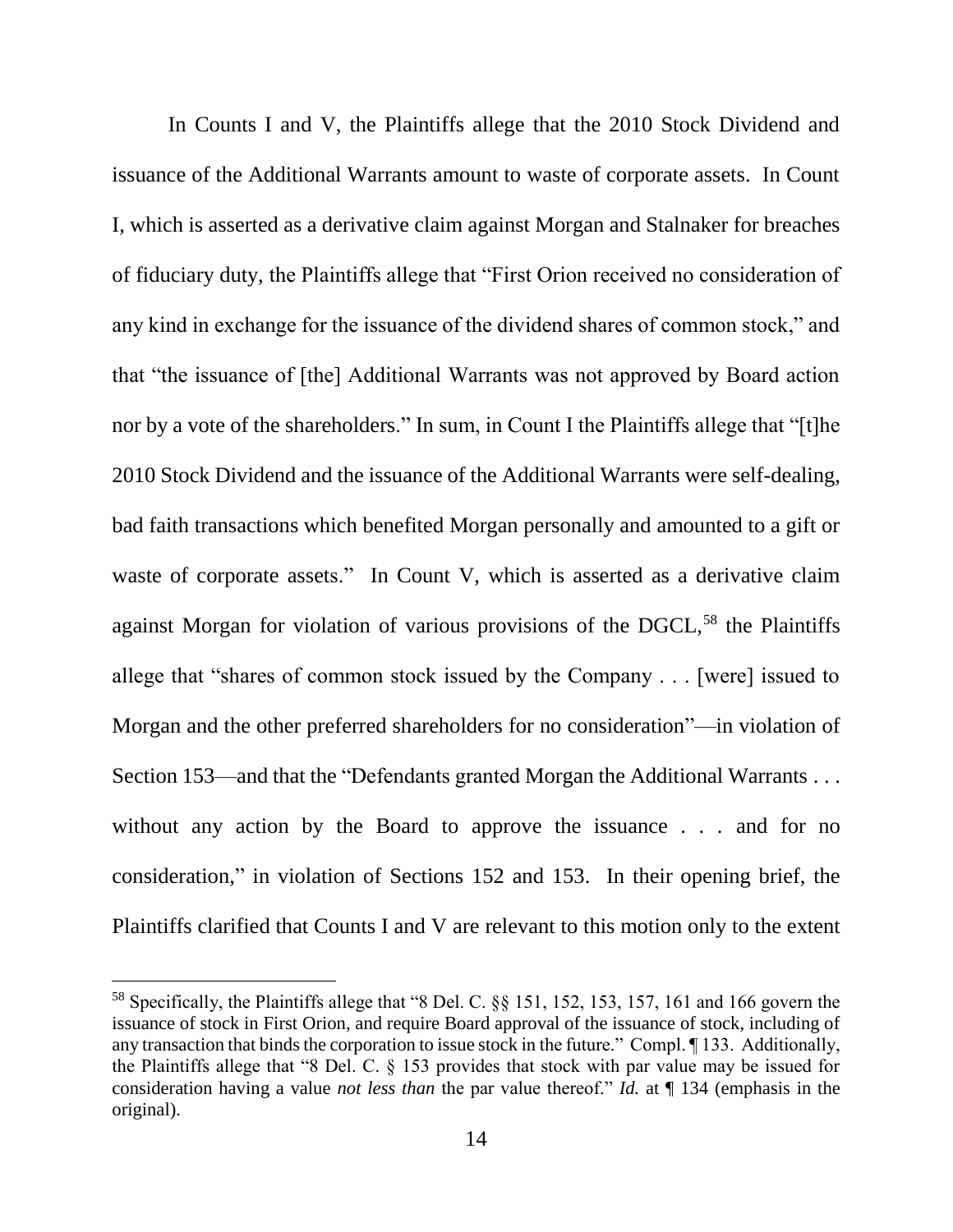the 2010 Stock Dividend is "characterized as an issuance of stock pursuant to a recapitalization rather than a dividend."<sup>59</sup> Although the 2010 Stock Dividend has been characterized as a recapitalization at times in this litigation, $60$  both parties have represented in their briefs and at oral argument that the 2010 Stock Dividend was a dividend transaction. For the purposes of this Memorandum Opinion, I will treat the 2010 Stock Dividend as a dividend transaction and, therefore, I do not address Plaintiffs' Motion for Summary Judgment as it pertains to Counts I and V.

That leaves Plaintiffs' allegations in Count VI that the 2010 Stock Dividend violated Sections 170 and 173 of the DGCL and that, therefore, the common stock issued therein is void.<sup>61</sup> I address each section of the DGCL and find that issues of material fact exist such that summary judgment is inappropriate.

The Plaintiffs allege that the 2010 Stock Dividend is void because the Company did not have sufficient capital surplus nor net profits in accordance with Section 170 of the DGCL. Section 170 states, in part, the following:

(a) The directors of every corporation, subject to any restrictions contained in its certificate of incorporation, may declare and pay

<sup>59</sup> The Plaintiffs argue that "[i]f characterized as an issuance of stock pursuant to a recapitalization rather than a dividend, the Dividend Stock is nevertheless void because the issuance of stock in exchange for no consideration violates section 153 of the DGCL and constitutes waste." Pls' Opening Br. 21.

 $60$  The Plaintiffs point to deposition testimony in which Morgan and Stalnaker refer to the 2010 Stock Divided as a "recapitalization." *Id.* at 21 n.7.

<sup>61</sup> In the alternative, the Plaintiffs seek damages pursuant to 8 *Del. C.* § 174. I do not address Section 174 here since the Plaintiffs' Motion for Summary Judgment is limited to the issue of liability only, nor do I address whether a finding that stock was issued as a dividend in violation of statute should result in a determination that the stock so issued is void.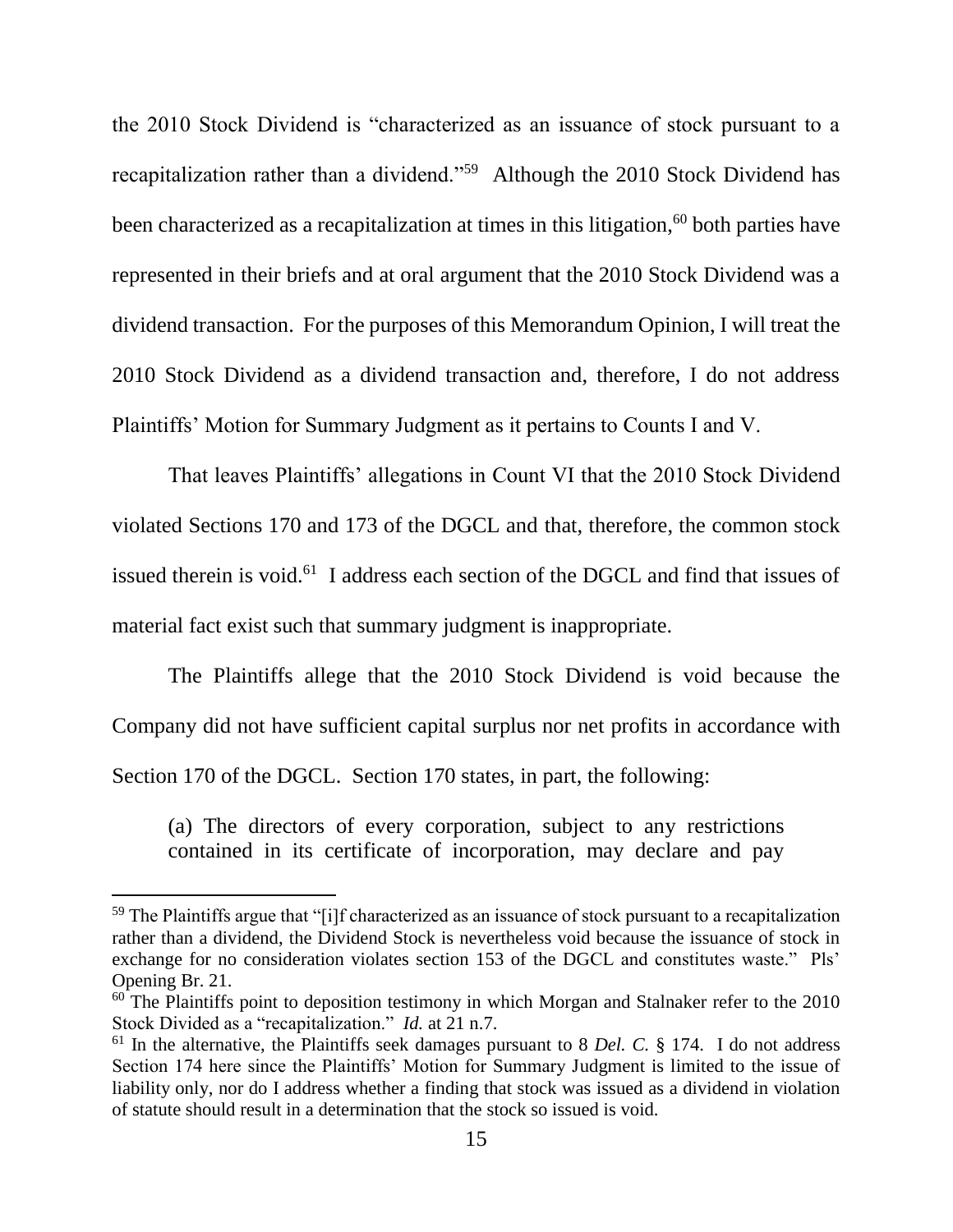dividends upon the shares of its capital stock either:

(1) Out of its surplus, as defined in and computed in accordance with §§ 154 and 244 of this title; or

(2) In case there shall be no such surplus, out of its net profits for the fiscal year in which the dividend is declared and/or the preceding fiscal year.<sup>62</sup>

As a threshold matter, the Defendants contend that Section 170, based on their understanding of the purpose of the statue, does not apply to dividends paid in stock. The actions of the General Assembly indicate, however, that it did intend Section 170 to apply to stock dividends. 63 Therefore, for the purposes of the Plaintiffs' Motion for Summary Judgment, I assume that Section 170 applies here.

The Plaintiffs assert that the 2010 Stock Dividend violated Section 170 because, at the time of the dividend, the Company's balance sheet indicated a deficient surplus.<sup>64</sup> By that measure, the surplus was indeed inadequate to absorb

 $62$  8 *Del. C.* § 170(a)(1)–(2).

<sup>63</sup> *Folk on the General Corporation Law* explains that the General Assembly amended Section 173 in 1985 and, in doing so, indicated that the restrictions provided in Section 170 pertain to stock dividends:

The 1985 amendment replaced references to transfers from surplus to the capital account in respect of dividend shares with references to designation as capital of the par or stated value of such shares. The amendment was designed to make clear that stock dividends may be distributed by a corporation even when it has no surplus, so long as it has net profits for the fiscal year in which the dividend is declared and/or the preceding fiscal years, as provided by Section 170.

Edward P. Welch et al., Folk on the Delaware General Corporation Law § 173.02 (6th ed. 2015) (citing S. 116, 133d Gen. Assembly 4–5, 65 Del. Laws, c. 127, § 5 (1985)).

 $64$  According to the Plaintiffs, First Orion's balance sheet revealed a surplus of approximately \$83,000, which is less than the aggregate par value of the common stock issued in the 2010 Stock Dividend of over \$1.4 million.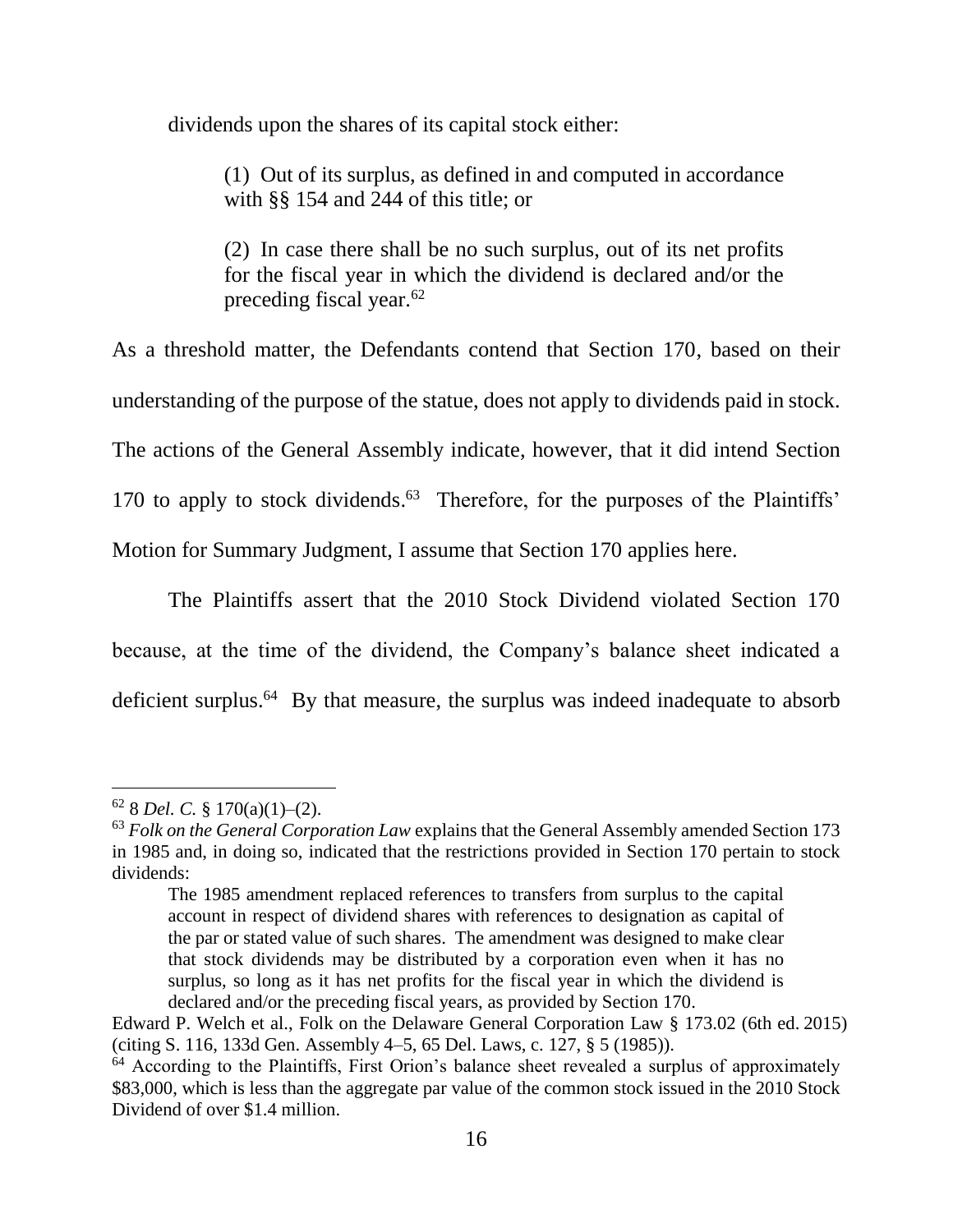the dividend declared. However, when calculating a corporation's surplus in accordance with Section 154, as instructed by Section 170, the directors are not constrained by the balances of assets and liabilities as stated on the balance sheet. Instead, a corporation may revalue its assets and liabilities to reflect market conditions.<sup>65</sup> Since the Plaintiffs solely rely on First Orion's balance sheet as an indication of surplus, and since the record does not adequately reflect the Company's revalued net surplus, I find that material issues of fact remain, and cannot determine as a matter of law that the 2010 Stock Dividend violated Section 170.

The Plaintiffs also contend that the 2010 Stock Dividend is illegal because the Board failed to cause the Company to designate the issued stock as capital in accordance with Section 173 of the DGCL. Section 173 states, in part, the following:

If the dividend is to be paid in shares of the corporation's theretofore unissued capital stock the board of directors shall, by resolution, direct that there be designated as capital in respect of such shares an amount which is not less than the aggregate par value of par value shares being declared as a dividend and, in the case of shares without par value being declared as a dividend, such amount as shall be determined by the board of directors<sup>66</sup>

The Plaintiffs argue that the Company failed to designate as capital the aggregate par value of the common shares issued in the 2010 Stock Dividend and, therefore,

<sup>65</sup> *See e.g.*, *Klang v. Smith's Food & Drug Ctrs., Inc.*, 702 A.2d 150, 154 (Del. 1997) ("Allowing corporations to revalue assets and liabilities to reflect current realities complies with the statue and serves well the policies behind the statute.").

<sup>66</sup> 8 *Del. C.* § 173.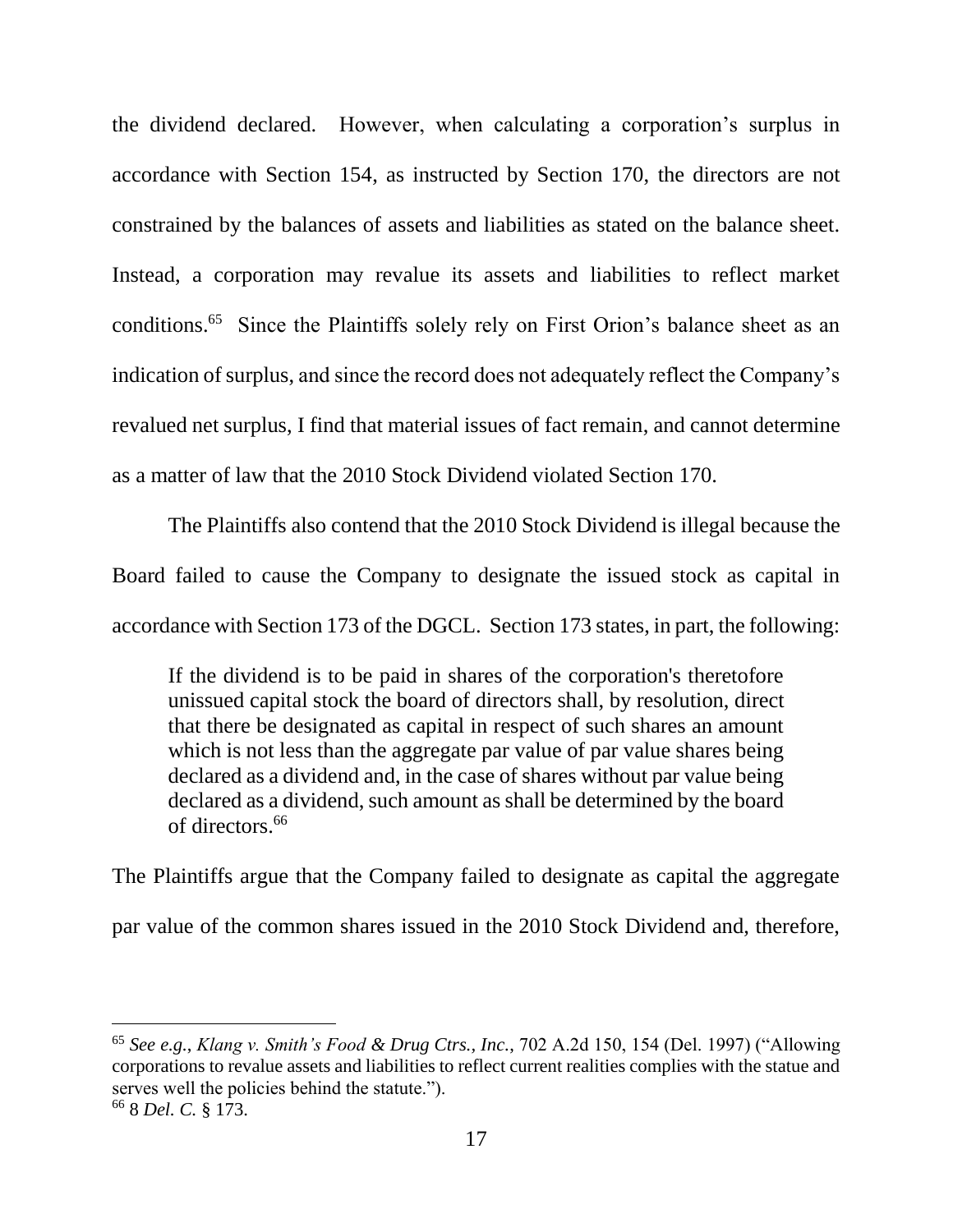the issued shares are void. I note that in the board resolution declaring the dividend, the Board indicated that it complied with Section 173.<sup>67</sup> However, financial statements produced after the 2010 Stock Dividend reveal an inconsistent accounting of the dividend and, therefore, it remains an issue of fact whether or when the Company designated as capital the aggregate par value of the common stock issued.

Finally, the Plaintiffs argue that the adjustment to the Morgan Warrants triggered by the 2010 Stock Dividend—referred to as the "Additional Warrants" must be void because the 2010 Stock Dividend is void. I have already determined that issues of material fact remain and that I cannot conclude that the 2010 Stock Dividend is void as a matter of law. Likewise, I am unable to conclude that the Additional Warrants are void.

Based on my findings above, I conclude that issues of material facts exist and that the Plaintiffs are not entitled to judgment as a matter of law. Therefore, the Plaintiffs' Motion for Partial Summary Judgment is denied.

### *B. The Defendants' Motion to Dismiss and/or for Summary Judgment*

The Defendants moved for summary judgment on two theories. First, the Defendants argue that all of the Plaintiffs' claims regarding the 2010 Stock Dividend

 $^{67}$  In an action by unanimous written consent on February 16, 2010, the Board adopted a resolution that stated that, "in accordance with Section 173 of the Delaware General Corporation Law, there is designated as capital of the Company an amount which is not less than the aggregate par value of the shares being issued as a dividend by the Company." Defs' Opening Br., Ex. 2B, at 3025.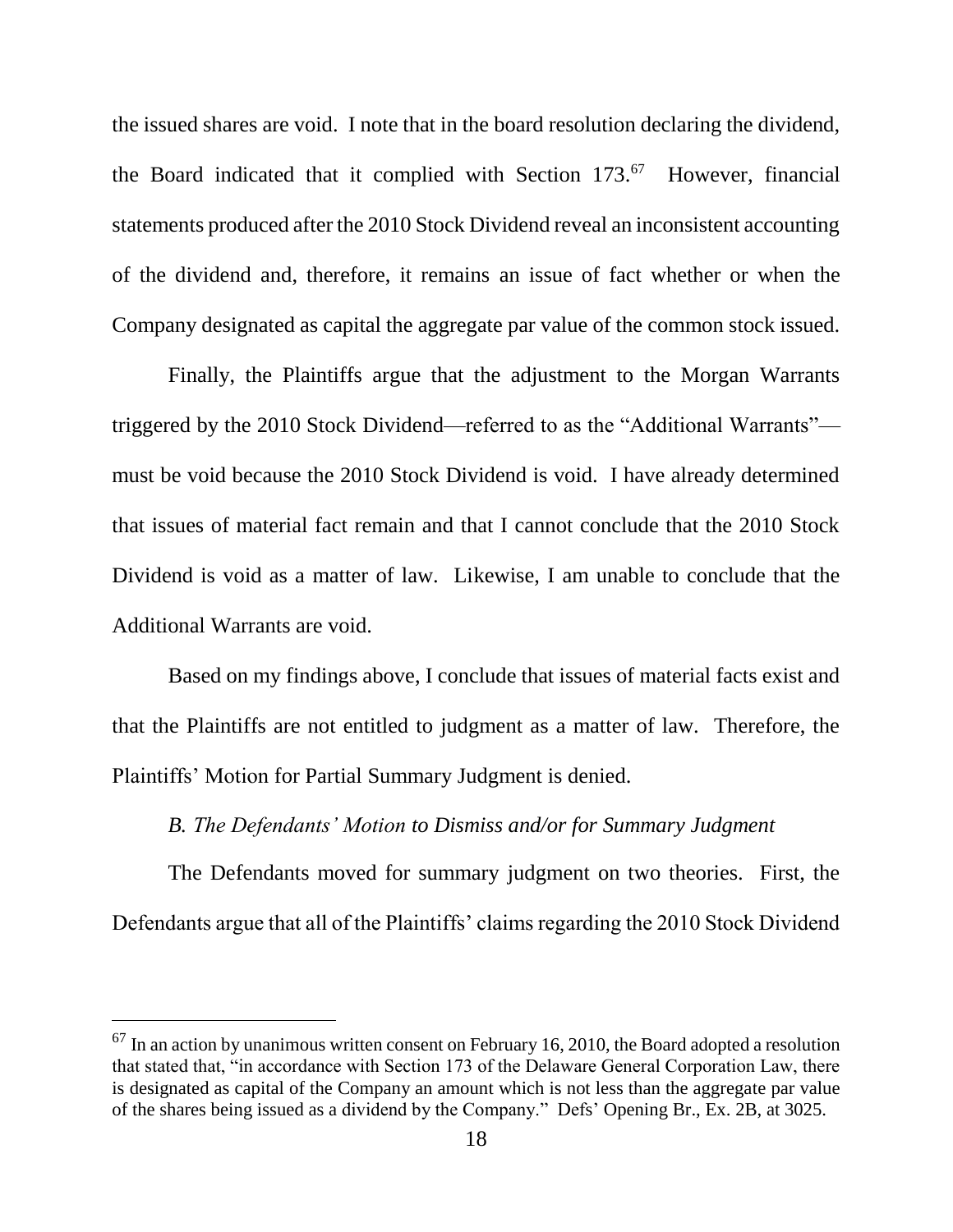are barred by the doctrine of acquiescence. Second, the Defendants assert that the Plaintiffs' equitable claims are barred by laches. I find that the resolution of these arguments requires further factual development and deny that portion of the Defendants' motion. Finally, the Defendants argue that the Plaintiffs' claims that challenge the Stalnaker Options—raised for the first time in the Second Amended Complaint—should be dismissed pursuant to Rule 23.1 for failure to make a demand on the Board. I find that the Plaintiffs failed to sufficiently plead demand futility as to those claims. Therefore, I grant the Defendants' motion to the extent it seeks dismissal of the Plaintiffs' claims challenging the Stalnaker Options.

### 1. Acquiescence

 $\overline{a}$ 

According to the Defendants, the Plaintiffs learned of the 2010 Stock Dividend on February 19, 2010 and remained silent for nearly three years, thereby acquiescing to the 2010 Stock Dividend. The Plaintiffs' acquiescence, the Defendants argue, now bars their legal and equitable claims. At the outset, I note that the doctrine of acquiescence has not been applied in a consistent manner.<sup>68</sup>

<sup>68</sup> *See Lehman Bros. Holdings Inc. v. Spanish Broad. Sys.*, 2014 WL 718430, at \*9 (Del. Ch. Feb. 25, 2014). In *Lehman Brothers*, the Court identified three separate species of acquiescence. In the first, which is inapplicable here, a stockholder is said to have acquiesced to a merger and cannot challenge the transaction if the stockholder accepted the merger consideration. *Id.* at \*9 n.54. Second, the doctrine of acquiescence has been used to estop a claimant from seeking equitable relief where the claimant has unreasonably delayed in silence, thereby prejudicing the defendant. *Id.* (citing 3 Pomeroy's Equity Jurisprudence  $\S 817 (5<sup>th</sup>$  ed. 1941)). In *Klaassen v. Allegro Def. Corp.*, 106 A.3d 1035, 147 (Del. 2014), the Delaware Supreme Court explicitly noted that, in order to show acquiescence in Delaware, a defendant is not required to allege that it suffered prejudice as the result of the plaintiff's delay. Finally, the doctrine of acquiescence has been applied, as it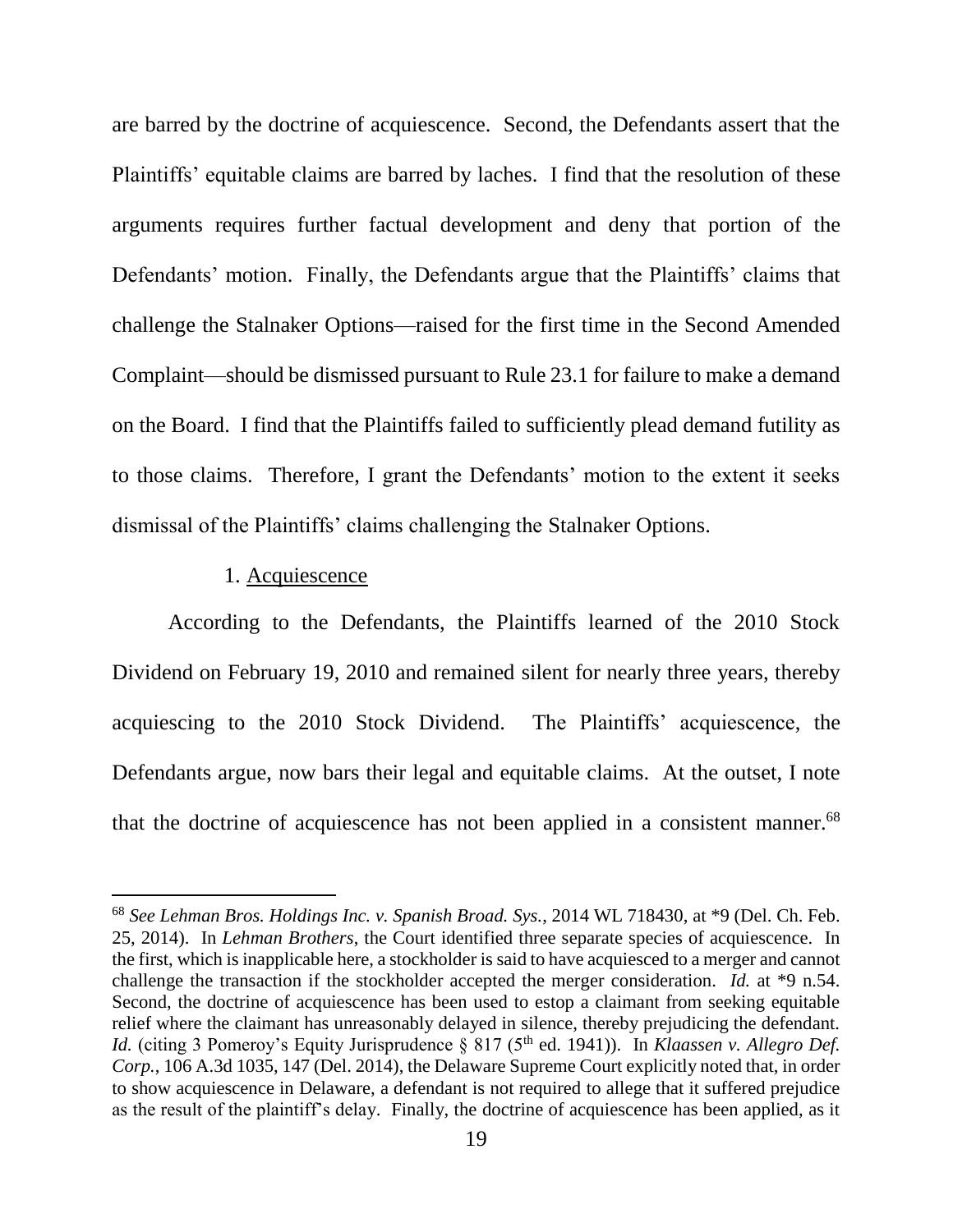However, this Court has noted that "inaction or silence on the part of a plaintiff, in certain circumstances, can bar a plaintiff from relief both equitable and legal."<sup>69</sup> The Delaware Supreme Court has established a clear test which states that the doctrine of acquiescence applies where a claimant

has full knowledge of his rights and the material facts and (1) remains inactive for a considerable time; or (2) freely does what amounts to recognition of the complained of act; or (3) acts in a manner inconsistent with the subsequent repudiation, which leads the other party to believe the act has been approved.<sup>70</sup>

In order to show that a claimant acquiesced, a defendant need not prove a "conscious

intent to approve the act,"<sup>71</sup> nor a "change of position or resulting prejudice."<sup>72</sup>

Unlike the doctrine of laches, which is addressed below, acquiescence centers on the

"*[d]efendant* and *its* understanding that complained-of acts were acquiesced in."<sup>73</sup>

In sum, the doctrine of acquiescence focuses on "why the plaintiff must be adjudged

complicit in the very breach for which she seeks damages."<sup>74</sup>

In this case, the Defendants argue that the Individual Plaintiffs were fully

was in *Lehman Brothers*, as an "estoppel by silence" or "inaction," where a claimant, with full knowledge of the facts, stands by while the defendant commits the alleged wrongdoing. *See* 2014 WL 718430, at \*9 n.56.

<sup>69</sup> *Lehman Bros.*, 2014 WL 718430, at \*9 (citations omitted).

<sup>70</sup> *Klaassen*, 106 A.3d at 1047 (quoting *Cantor Fitzgerald, L.P. v. Cantor*, 724 A.2d 571, 582 (Del. Ch. 1998)).

<sup>71</sup> *Id.* (*citing Frank v. Wilson & Co.*, 9 A.2d 82, 87 (Del. Ch. 1939), *aff'd*, 32 A.2d 277 (Del. 1943)). <sup>72</sup> *Id.* (citations omitted).

<sup>73</sup> *Brevan Howard Credit Catalyst Master Fund Ltd. V. Spanish Broad. Sys., Inc.*, 2015 WL 2400712, at \*2 (Del. Ch. May 19, 2015) (emphasis in the original). <sup>74</sup> *Id.*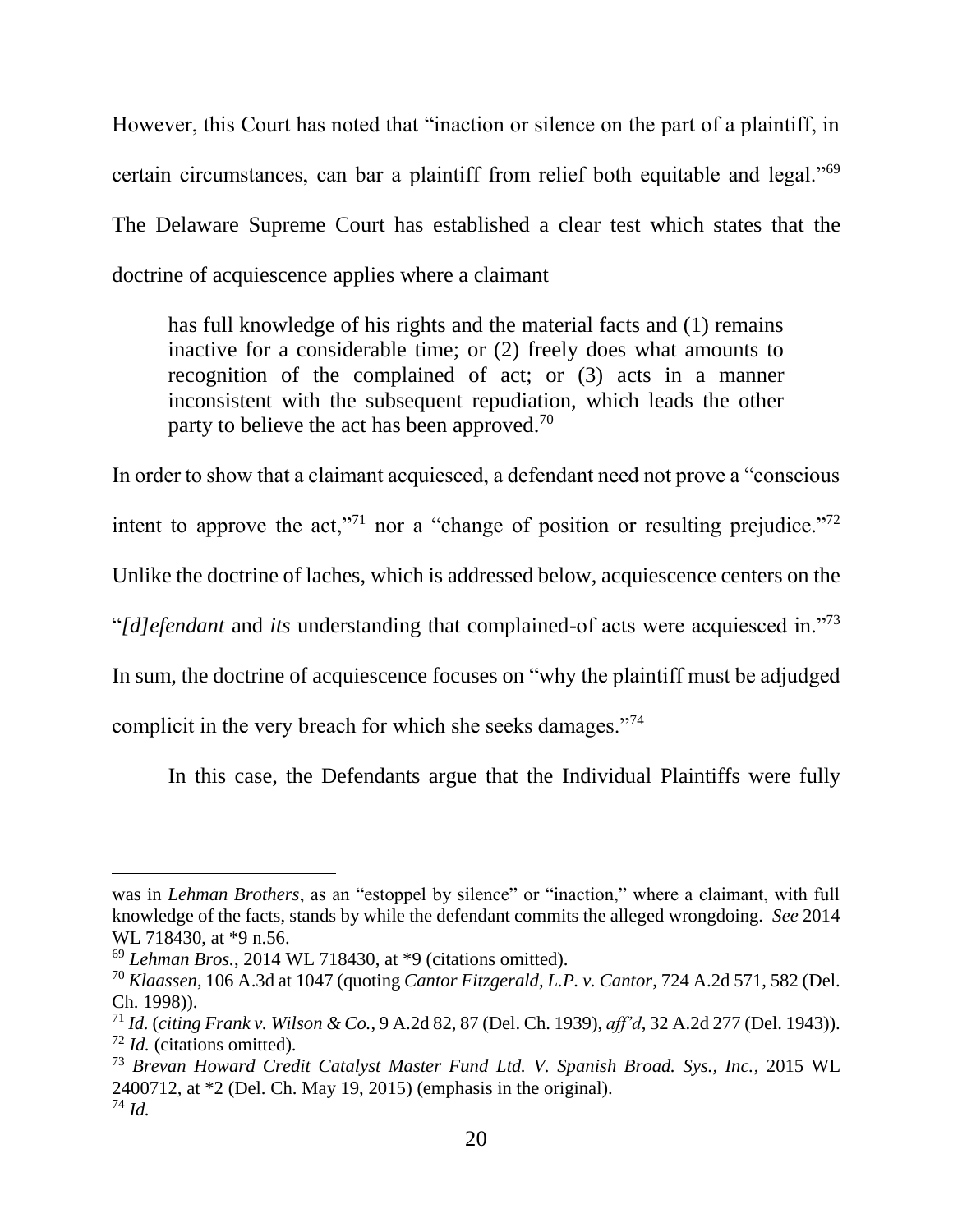informed of the 2010 Stock Dividend by the Stalnaker Letter of February 19, 2010, only three days after the dividend was declared, and that the Plaintiffs remained silent until the filing of this action, evidencing that they had acquiesced in the transaction. The Defendants note that one of the Individual Plaintiffs, Ms. Jurmain, contacted the Company in 2012, but did not express an objection to the 2010 Stock Dividend. The Defendants argue that the Fotta Plaintiffs were similarly fully informed by the Stalnaker Letter and that, in addition, they received private placement memorandums, sent in conjunction with the Company's subsequent financing efforts, which again disclosed the critical facts surrounding the 2010 Stock Dividend. In addition to the Fotta Plaintiffs' silence regarding the 2010 Stock Dividend, the Defendants point to periodic communications between Fotta and Stalnaker in which Fotta acknowledges Stalnaker and Morgan as controlling First Orion and makes comments on the Company's successes. According to the Defendants, the Fotta Plaintiffs' silence regarding the 2010 Stock Dividend amongst ongoing communication is evidence of their acquiescence.

The Defendants argue that *Lehman Brothers Holdings, Inc. v. Spanish Broadcasting Systems, Inc.<sup>75</sup>* and *Klaassen v. Allegro Development Corp.*, <sup>76</sup> in which the Court found that the claimants had acquiesced, support their theory. I find,

<sup>75</sup> 2014 WL 718430 (Del. Ch. Feb. 25, 2014).

<sup>76</sup> 106 A.3d 1035 (Del. 2014).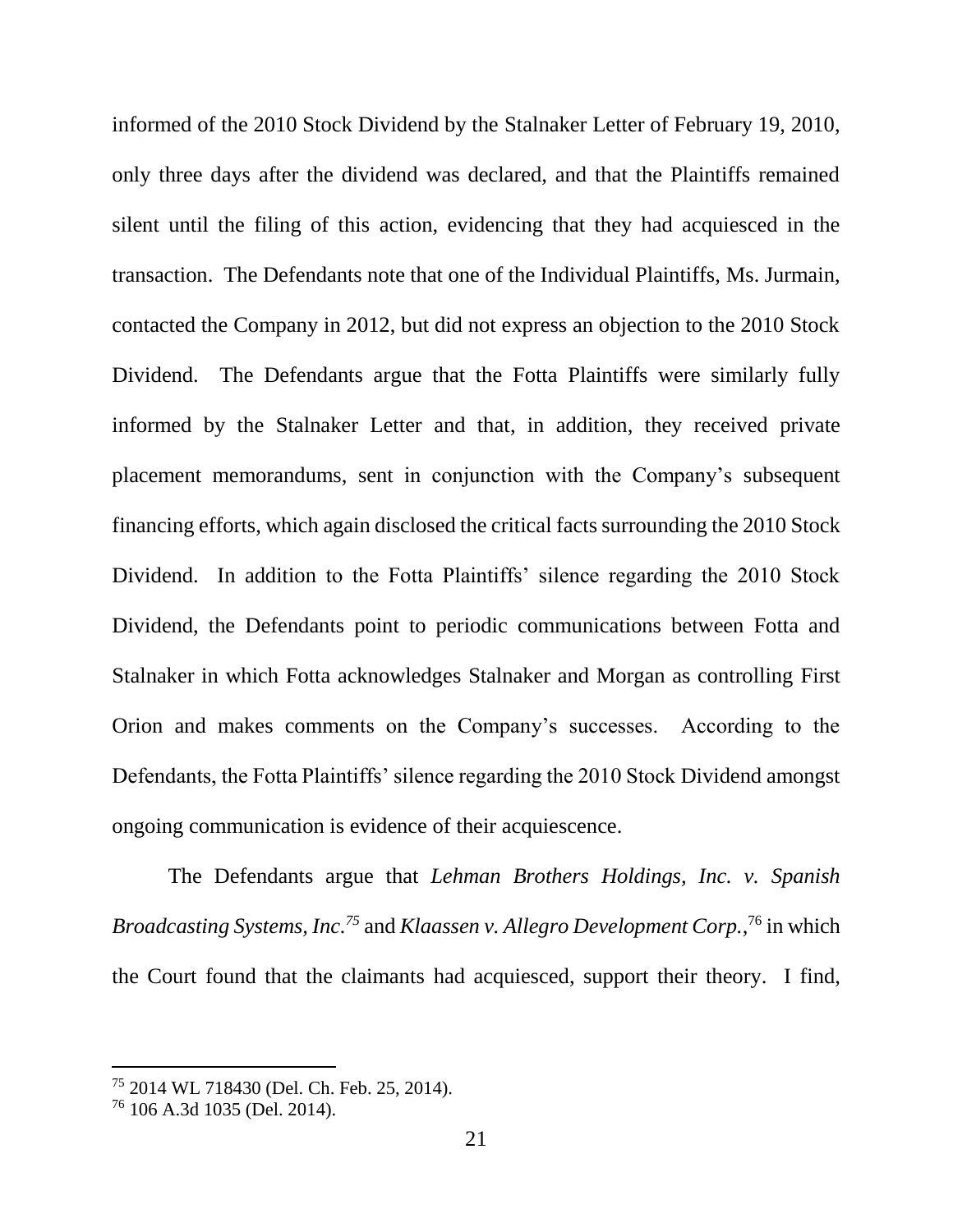however, that the factual circumstances in this case are dissimilar to the cases relied on by the Defendants.

In *Lehman Brothers*, the plaintiffs held preferred stock that entitled holders to accrued dividends quarterly. If the dividends were not paid for four consecutive quarters, the preferred stockholders were entitled to certain rights, including the right to fill seats on the board and to constrain the company from acquiring certain additional debt. Eventually, the company failed to pay dividends to preferred stockholders for four consecutive quarters, thereby triggering those additional rights. The plaintiffs did not immediately assert their rights to designate a board member, however, and later, when the company's board publicly announced its intention to acquire debt, the plaintiffs again remained silent. Almost three years after the preferred stockholders' rights were triggered, and one year after the latest debt incurrence, the plaintiffs filed suit challenging the debt transactions. The Court found that the plaintiffs were estopped under the doctrine of acquiescence because they knowingly stood by, witnessed a breach, and permitted the accrual of damages that could have been prevented had the plaintiffs not stood silent.<sup>77</sup>

In *Klaassen*, the defendant directors intended to fire the plaintiff CEO and director at the next regularly scheduled board meeting. During the meeting, the defendant directors initiated an executive session, for which the CEO was asked to

<sup>77</sup> *Lehman Bros.*, 2014 WL718430, at \*12.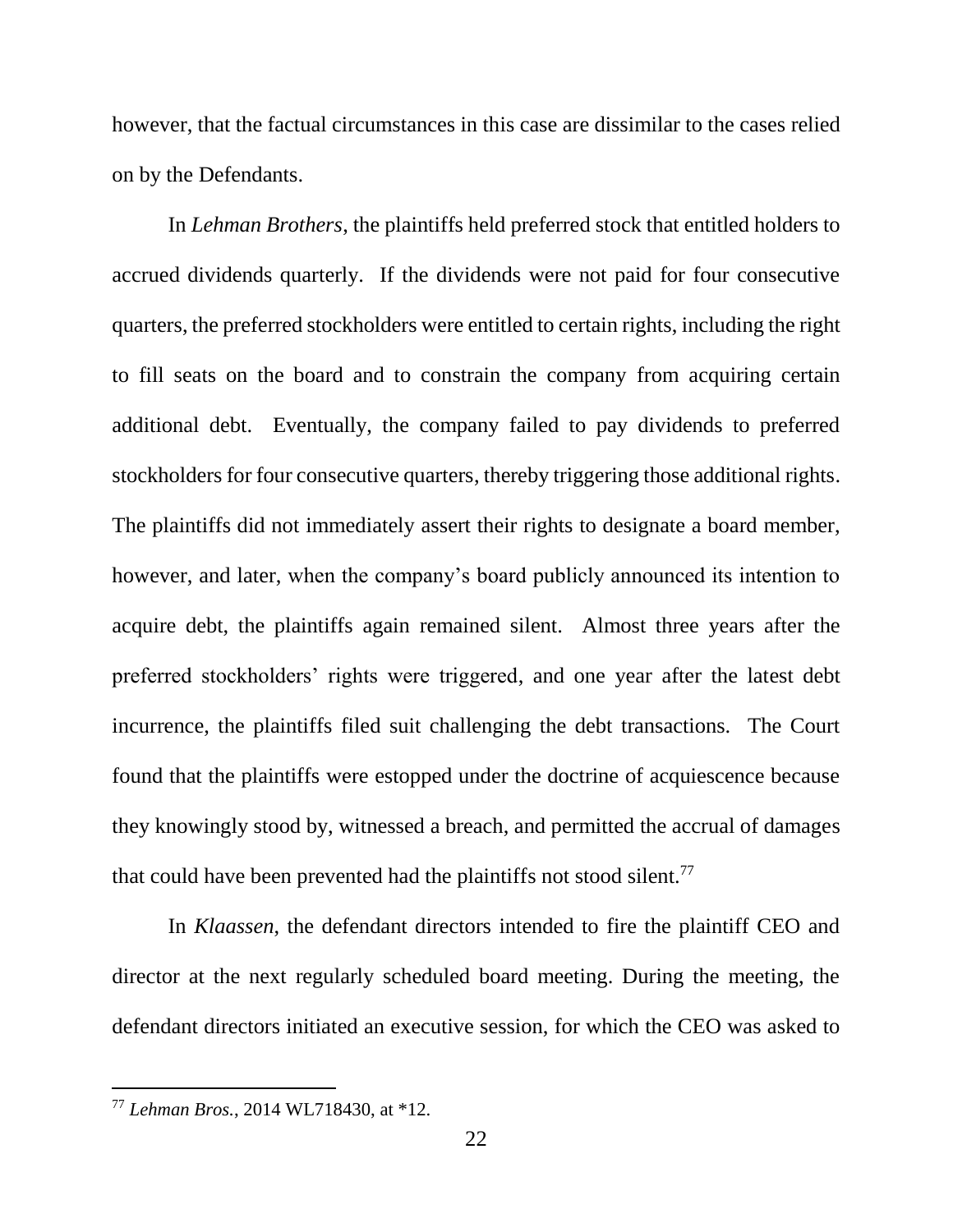leave the room. During the executive session, the defendant directors agreed to terminate the CEO's employment. Upon the CEO's return to the board meeting, the board voted to terminate his employment. The CEO failed to challenge his termination at the meeting, however. About seven months after his termination during which time the then-former CEO initially offered to help train the new CEO and also began negotiating a consulting agreement with the company—the former CEO filed suit alleging that his removal was invalid.

Based on the circumstances in both *Lehman Brothers* and *Klaassen*, the plaintiff had the ability to challenge the breach *at the time of* the alleged wrongdoing, or as damages were incurred thereby, such that the plaintiff was adjudged complicit in the very breach for which it sought relief.<sup>78</sup> Here, however, the Defendants have made no assertions regarding their own view of the Plaintiffs' knowledge of the 2010 Stock Dividend and their inaction *at the time it was declared*. Nor have the Defendants sufficiently explained how the Plaintiffs' inaction led them to believe the 2010 Stock Dividend had been approved. Instead, the Defendants largely focus on the *Plaintiffs' knowledge* after the alleged wrongdoing and have merely asserted

<sup>78</sup> *See id.* at \*9. In *Espinoza v. Zuckerberg*, this Court noted that it appeared that the standard articulated in *Klaassen* could be applied to the claimant's action after the fact and, therefore, implicated conduct that had been traditionally characterized as ratification. 124 A.3d 47, 60 n.68 (Del. Ch. 2015) (referring to the form of "ratification" explained in *Frank*, 32 A.2d 277). I note, however, that *Klaassen* involved the type of facts typically present where estoppel by acquiescence is involved. Although *Klaassen* referenced behavior occurring after the alleged breach, the case involved an actor who was present and able to acquiesce from the time of the alleged wrongdoing.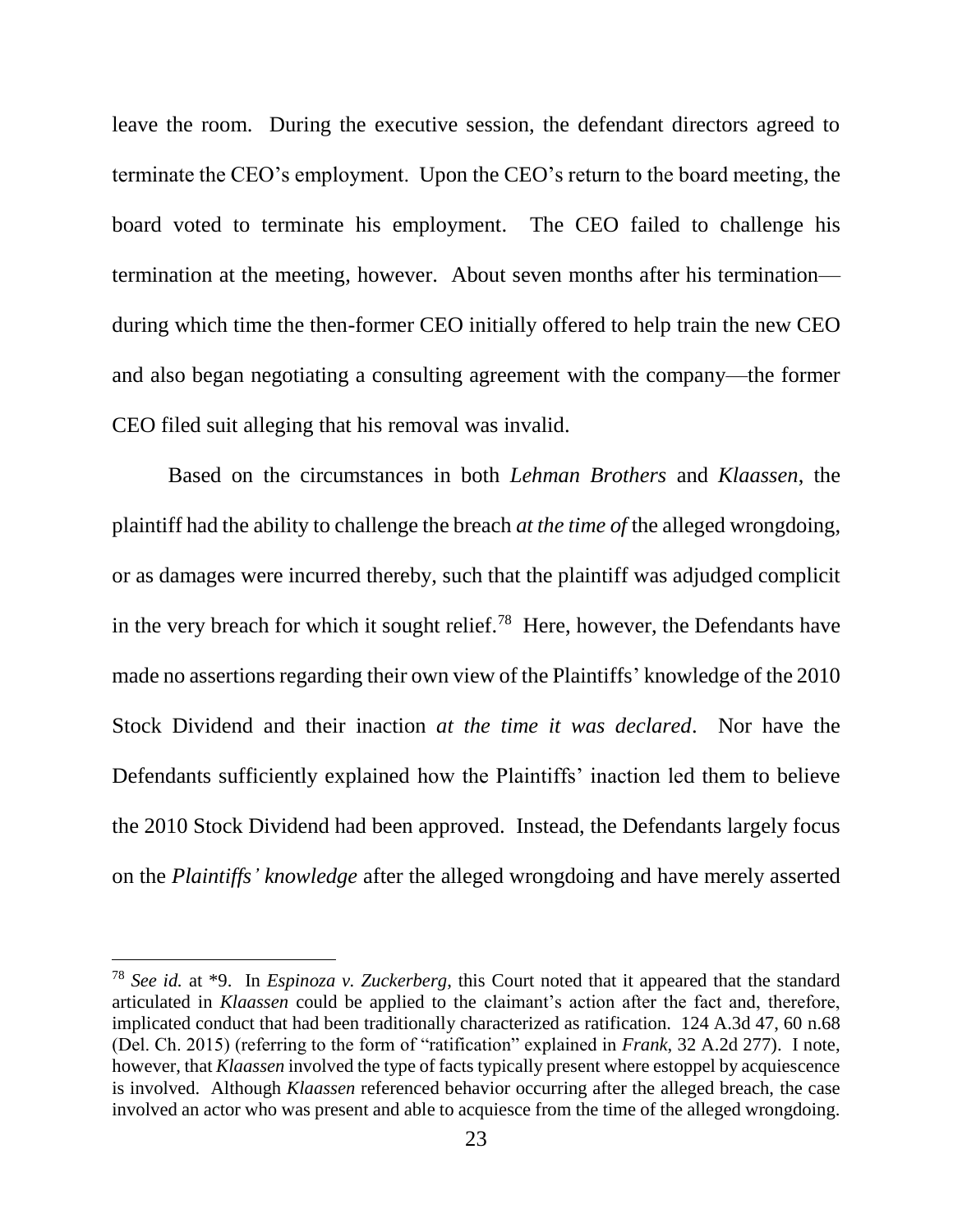that they were aware of the Plaintiffs' inaction. Although Fotta affirmatively acted in a way that could potentially give rise to estoppel by acquiescence—including standing mute while Morgan and third parties participated in the several financing rounds after the 2010 Stock Dividend—a more developed record would be helpful to assess the Defendants' understanding of the Fotta Plaintiffs' actions. There remain questions of fact, the resolution of which is required to determine if the Plaintiffs may be adjudged complicit in the 2010 Stock Dividend. The Defendants' Motion for Summary Judgment based on acquiescence is, accordingly, denied.

Before turning to the defense of laches, I note that many of the facts and circumstances discussed in the laches analysis overlap with those discussed in the acquiescence analysis above.<sup>79</sup> This reverberation is an artifact of what appears to me a misapplication of the acquiescence doctrine: where the claimants are informed of the alleged wrong *after* its completion and thereafter fail to take action for an extended period. That set of circumstances, to me, implicates a ratification or laches defense, the latter of which I discuss below.

#### 2. Laches

l

The Defendants allege that laches bars the Plaintiffs' request for equitable relief because the Plaintiffs unreasonably delayed in bringing a claim. The equitable

 $79$  The Defendants concede the similarities in their opening brief: "The facts and analysis set forth in the preceding section demonstrate the defense of laches as readily as they demonstrate the defense of acquiescence." Defs' Opening Br. 45.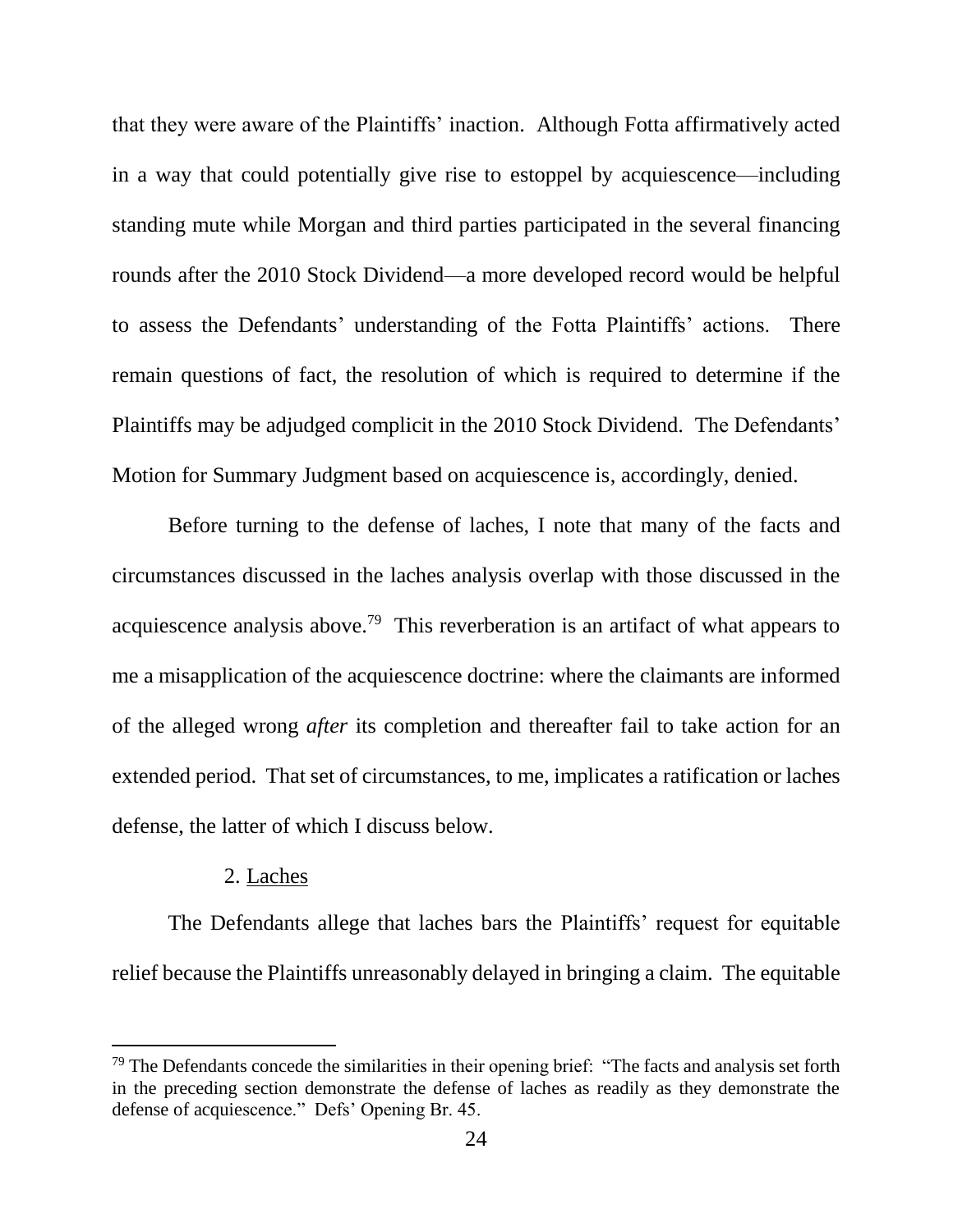doctrine of laches is rooted in the maxim that "equity aids the vigilant, not those who slumber on their rights."<sup>80</sup> Fundamentally, laches protects a defendant when a plaintiff has unreasonably delayed in seeking relief and the defendant thereby suffers prejudice. Generally, in order to establish a laches defense, a defendant must show: (1) that the plaintiff had knowledge of a legal claim; (2) that the plaintiff unreasonably delayed in bringing the claim; and (3) that the defendant has suffered a resulting prejudice.<sup>81</sup>

## a. The Plaintiffs' Knowledge of an Equitable Claim

The Defendants assert that the Plaintiffs first attained knowledge of their equitable claims upon receipt of the Stalnaker Letter on February 19, 2010, which purports to inform the Plaintiffs of the 2010 Stock Dividend. According to the Defendants, upon receipt of that letter, the Plaintiffs were given actual notice of the self-dealing nature of the 2010 Stock Dividend and inquiry notice as to any other claims that may arise from the 2010 Stock Dividend. The Plaintiffs, however, assert that the Stalnaker Letter did not provide the Plaintiffs adequate knowledge to pursue their claims because its contents misrepresented the nature of the transaction,<sup>82</sup> and because it omitted facts material to their claims.<sup>83</sup> I disagree.

<sup>80</sup> *Whittington v. Dragon Grp., LLC*, 991 A.2d 1, 8 (Del. 2009) (citing *Adams v. Jankouskas*, 452 A.2d 148, 157 (Del. 1982)).

<sup>81</sup> *See, e.g.*, *Reid v. Spazio*, 970 A.2d 176, 182–83 (Del. 2009).

<sup>82</sup> Pls' Opening Br. 47.

 $83$  The Plaintiffs list eight omitted facts that they assert were omitted: (1) "The current list of shareholders in First Orion"; (2) "The number of common and preferred shares owned by each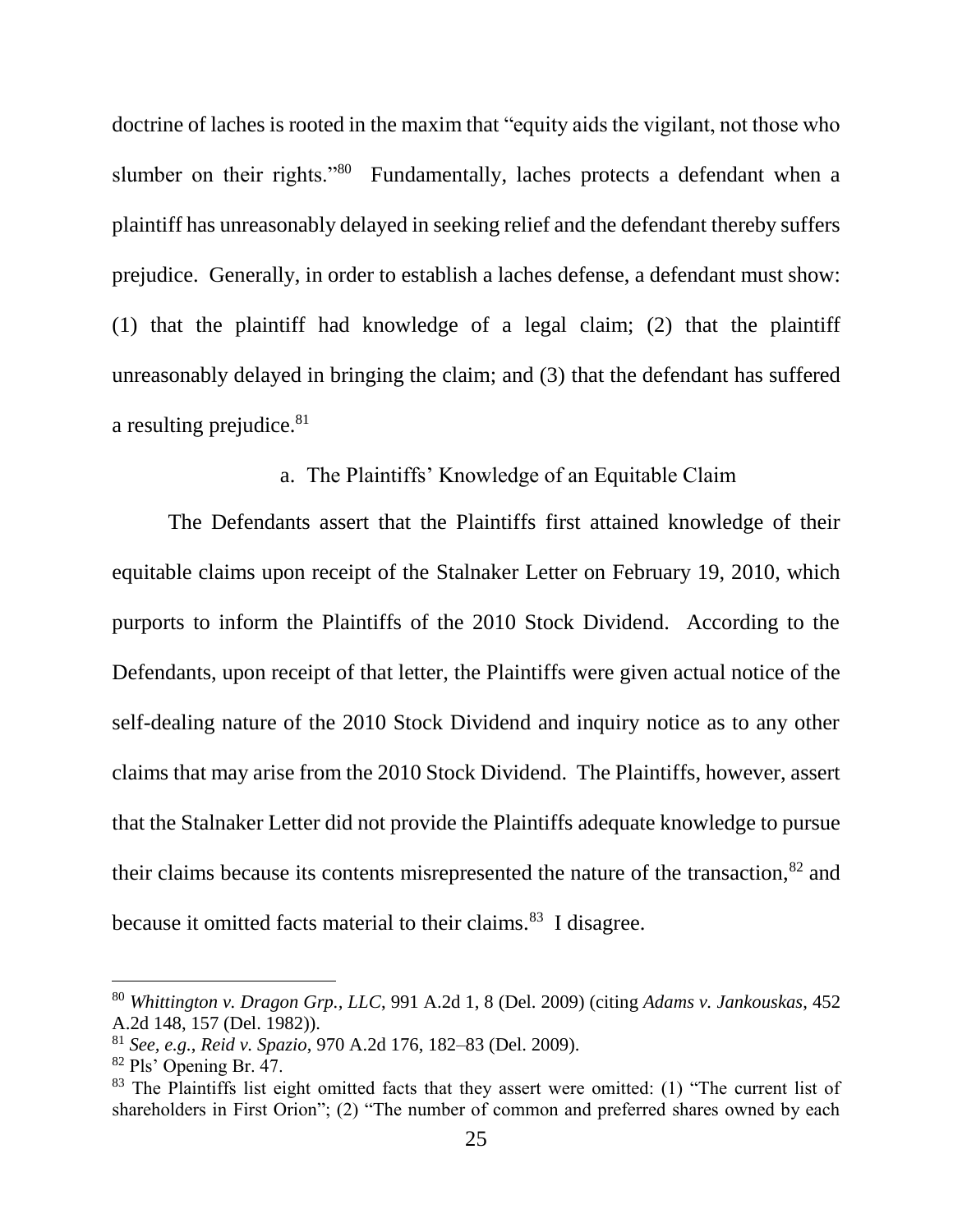On the face of the letter, Stalnaker, as President and CEO of the Company,

stated the following:

As a shareholder of First Orion Corp. I have enclosed copies of the following:

- 1. Written Consent of the shareholders of First Orion dated January 27, 2010.
- 2. Unanimous Written Consent of the Board of Directors of First Orion dated February 16, 2010.
- 3. Written Consent of the shareholders of First Orion dated February 16, 2010. <sup>84</sup>

Accordingly, each stockholder received copies of the three documents listed above.

The Written Consent of the Shareholders dated January 27, 2010, was an action by Morgan, acting as a stockholder and pursuant to the proxies received from Fotta, to remove Fotta as officer and director and to install Stalnaker in his place.<sup>85</sup>

The Written Consent of the Board of Directors dated February 16, 2010, was an action by Morgan and Stalnaker, as sole directors of the Company, to declare the 2010 Stock Dividend and to propose an amendment to the Certificate of Incorporation to increase the number of authorized shares needed to complete the dividend.<sup>86</sup> Included in the preamble is a chronological summary of First Orion that

shareholder"; (3) "The total number of shares of Dividend Stock being issued"; (4) "The percentage of the Dividend Stock that was given to Charles Morgan"; (5) "The percentage of outstanding shares of First Orion that Charles Morgan would own after the issuance of the Dividend Stock"; (6) "The percentage of outstanding shares of First Orion that the common shareholders would own after the issuance of the Dividend Stock"; (7) "The balance of First Orion's surplus"; and (8) "The balance of First Orion's capital accounts." Pls' Opening Br. 33– 34.

<sup>84</sup> Defs' Opening Br., Ex. 2C.

<sup>85</sup> *Id.*, Ex. 2B, at 3020.

<sup>86</sup> *Id.* at 3021–25.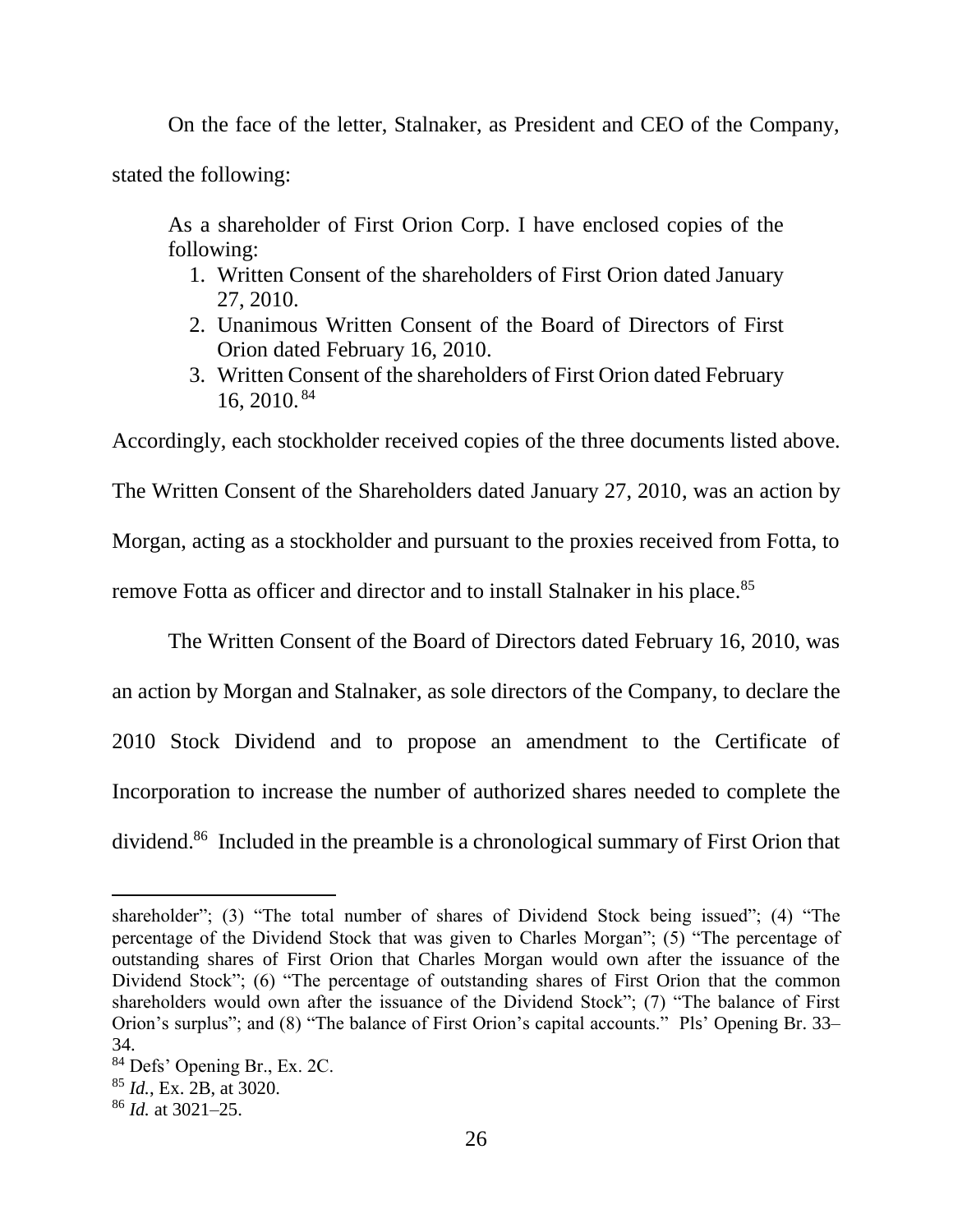states the initial capital structure of the Company; describes Morgan's investment in the Company's Preferred Stock; and provides details of the 2009 Letter Agreement between Morgan and the Company that resulted in the transfer of majority voting control to Morgan. $87$  Furthermore, in the preamble the directors expressed the Company's desperate need of additional capital; it noted the Company's intention to raise \$600,000 in the near future; and it listed the objectives necessary to attract potential investors.<sup>88</sup> Finally, the directors endorsed the 2010 Stock Dividend as in the best interest of the Company:

In order to accomplish these objectives, the Board has determined that it is in the best interest of the Company and its common and preferred shareholders to issue a Common Stock dividend to current holders of Preferred Stock which will result in a restructuring of the capital and stock ownership of the Company to reflect stock ownership among the common and preferred stockholders in proportion to each shareholder's total cash contribution to the Company since its inception,  $\ldots$ <sup>89</sup>

Following the preamble, the Board resolved and recommended to stockholders that the Company adopt the 2010 Stock Dividend, which entitled preferred stockholders to 73.9901 shares of common stock for each share of Preferred Stock.<sup>90</sup>

The third and final enclosure was the Written Consent of the Shareholders dated February 16, 2010. Morgan, again acting as a stockholder and pursuant to the

l <sup>87</sup> *Id.* at 3021–23.

<sup>88</sup> *Id.* at 3024.

<sup>89</sup> *Id.*

<sup>90</sup> *Id.* at 3025.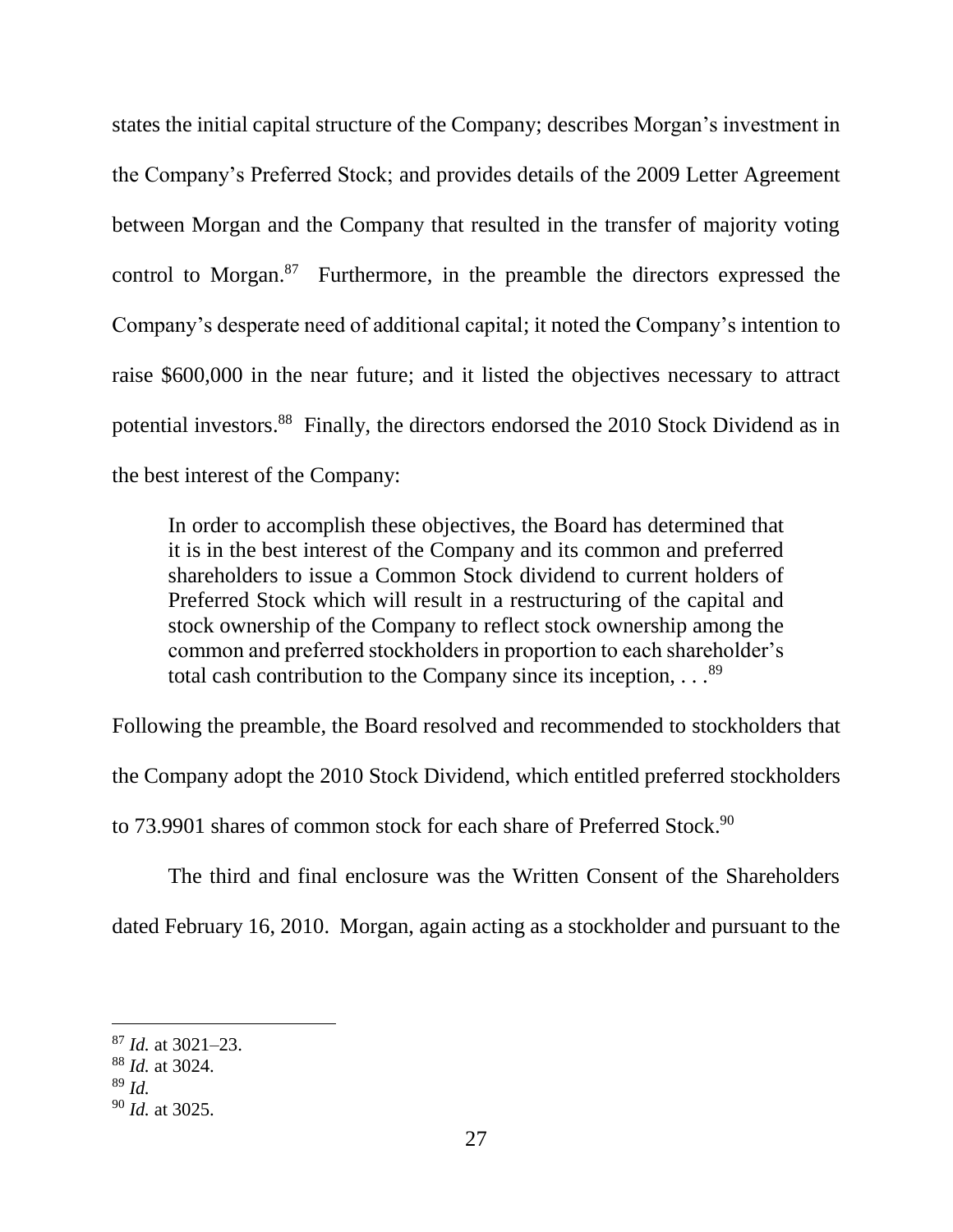Proxies received from the Fotta Plaintiffs, approved the recommendations of the Board to amend the Certificate of Incorporation and declare the 2010 Stock Dividend.<sup>91</sup>

In addition to the three enclosures described above, Fotta, as a party to the "Preemptive Rights Agreement of First Orion Corp.," received a Preemptive Rights Notice with the Stalnaker Letter on February 19, 2010. The Preemptive Rights Notice notified Fotta that the Company planned to offer newly authorized Series B Convertible Preferred Stock, which stock Fotta had a preemptive right to purchase.<sup>92</sup> Attached to the Preemptive Rights Notice was a Term Sheet providing details of the upcoming offering.  $93$ 

Upon reading the documents enclosed with the Stalnaker Letter, I find that the Plaintiff stockholders had sufficient information to bring a claim challenging the 2010 Stock Dividend. The Written Consent of the Board of Directors of February 16, 2010, described the events leading up to the 2010 Stock Dividend and provided enough facts for a stockholder to conclude that Morgan, while temporarily in control of the corporate machinery by virtue of the Proxies, had transferred permanent control of First Orion to himself. Specifically, the document disclosed that Fotta and Telemark together owned approximately 87% of the Company when it was formed;

<sup>91</sup> *Id.* at 3026.

<sup>92</sup> *Id.* at 3015.

<sup>93</sup> *Id.* at 3016.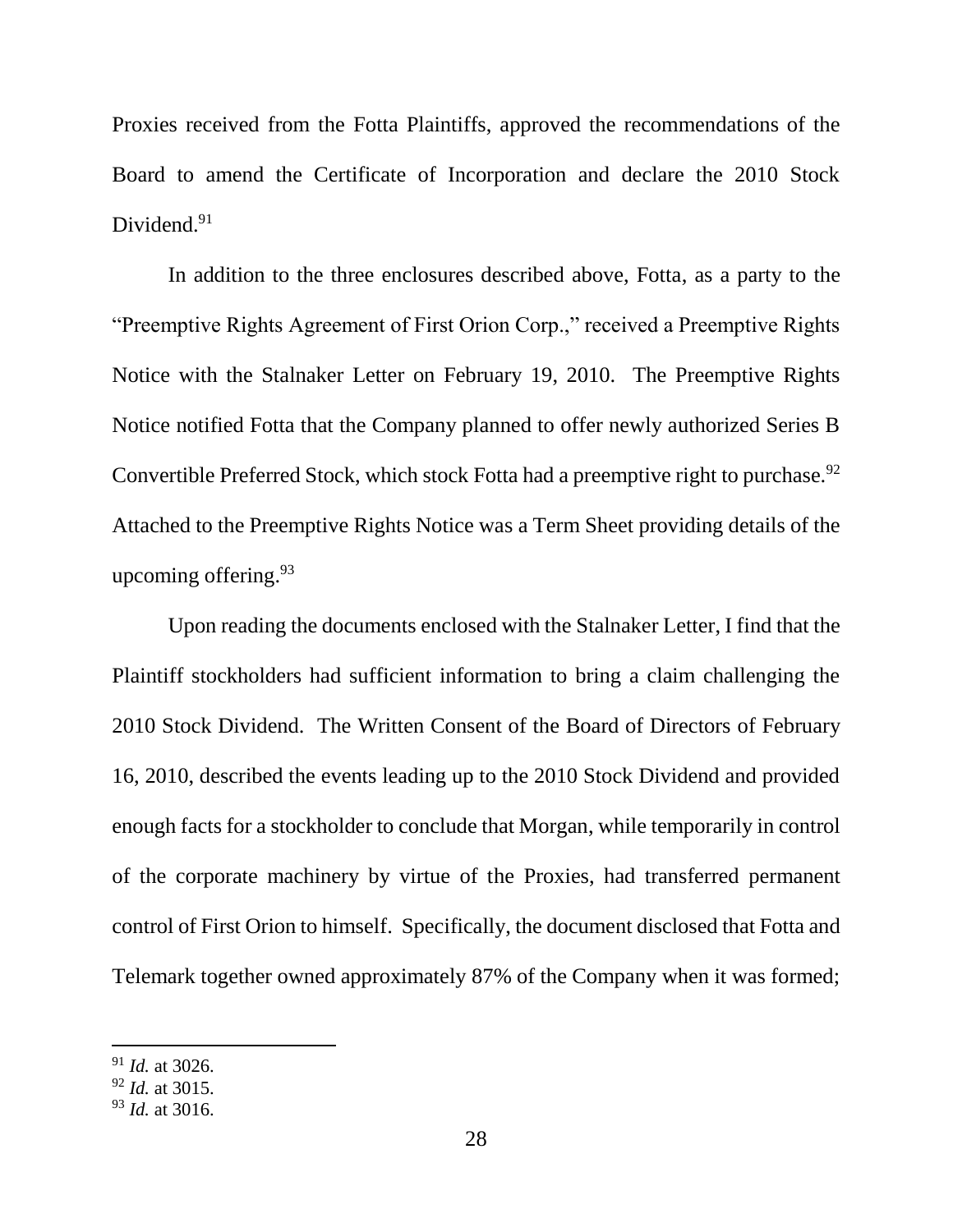that Morgan later contributed \$1,100,000 to the Company in exchange for 1,100,000 shares of Preferred Stock; that Fotta, Morgan, and the Company entered into the 2009 Letter Agreement, through which Morgan obtained the Proxies representing voting control of the Company; that Morgan utilized the Proxies to remove Fotta as an officer and director of the Company; that the Board had recommended a stock dividend that would give preferred stockholders 73.9901 shares of common stock for each outstanding share of Preferred Stock; that the proposed stock dividend would result in a restructuring of the capital and stock ownership of the Company by transferring control to the current holders of preferred stock; and that Morgan and Stalnaker, representing the sole directors of First Orion, had approved the resolution. In addition, the Actions by Consent of the Shareholders of February 27, 2010 and of February 16, 2010, indicated that Morgan, via the Proxies granted by the Fotta Plaintiffs and also as a Preferred Stockholder, had enough voting power to control the Company. Therefore, as of February 19, 2010, the Plaintiffs held sufficient information to pursue an *equitable* claim regarding the 2010 Stock Dividend.

The Plaintiffs stress that the Stalnaker Letter did not provide sufficient information regarding the Company's capital accounts and thus the Plaintiffs were unable to evaluate First Orion's surplus at the time of the 2010 Stock Dividend. This information, however, is pertinent only to their *legal* claims against the Defendants, which claims have not been challenged under the statute of limitations and are not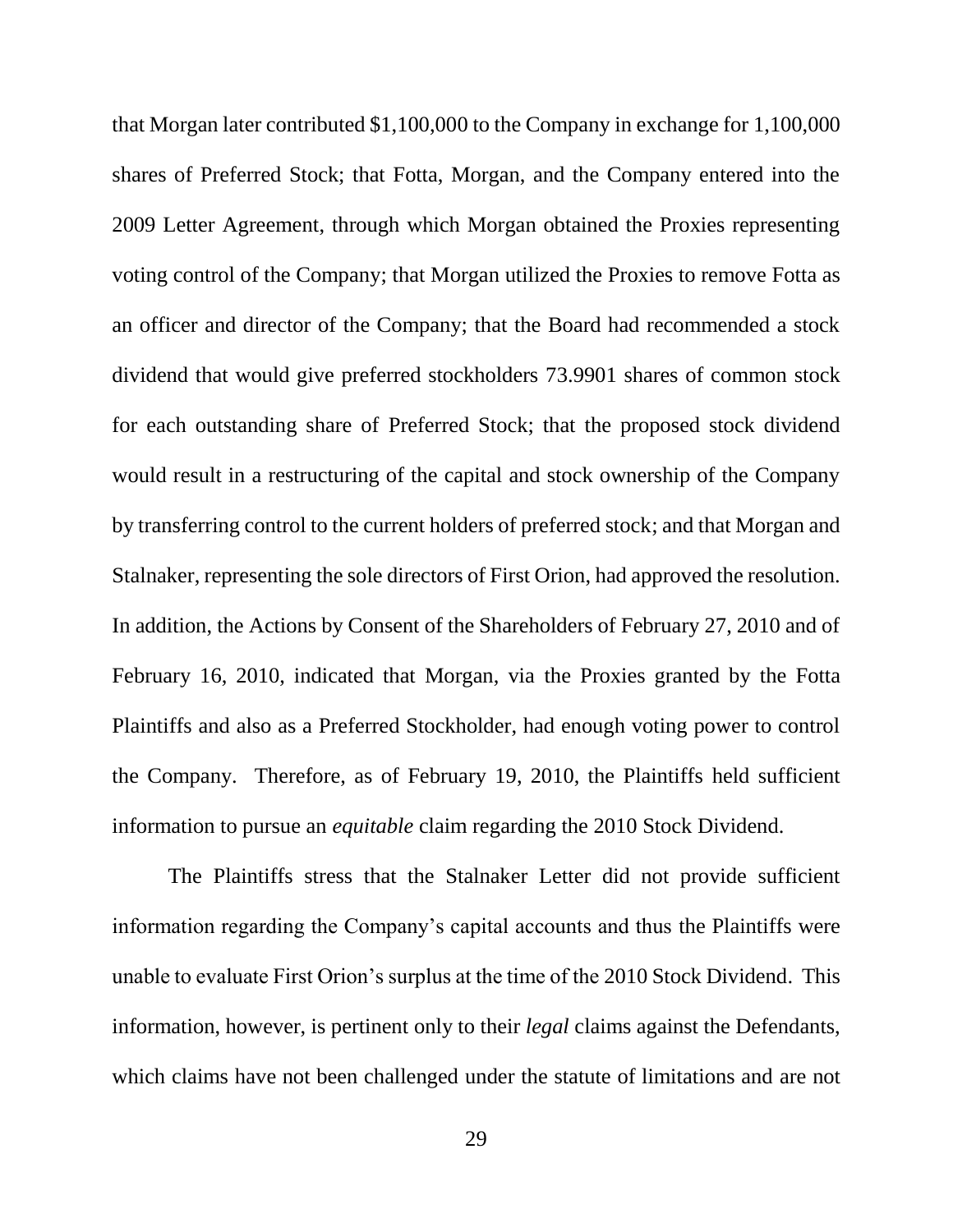subject to the equitable defense of laches.<sup>94</sup>

# b. The Reasonableness of the Plaintiffs' Delay and Resulting Prejudice to the Defendants

Once the claimants are charged with sufficient knowledge of a potential claim, the Court must determine if the claimant's delay was reasonable. The Fotta Plaintiffs filed the Original Complaint on January 17, 2013, nearly three years after the Stalnaker Letter. Over five months later, on May 23, 2013, the Plaintiffs filed their Amended Complaint, which for the first time included the Individual Plaintiffs. To determine the bounds of unreasonable delay, the Court typically refers to the statute of limitation by analogy.<sup>95</sup> However, Courts in equity are not confined by the statute of limitation; where unusual conditions or extraordinary circumstances are present, the Court may assess unreasonable delay as equity requires.<sup>96</sup> In sum, the "length of delay is less important than the reasons for it."<sup>97</sup>

The Defendants argue that the Plaintiffs have failed to articulate a reasonable justification for their delay, pointing mostly to deposition testimony taken as part of this litigation. For example, when asked why he waited until 2013 to bring this action, Fotta averred that he was busy working for another company and that he did

<sup>&</sup>lt;sup>94</sup> Laches in that context could have an effect on any equitable remedy for disregard of the statutes, however.

<sup>95</sup> *See Bean v. Fursa Capital Partners, LP*, 2013 WL 755792, at \*4 (Del. Ch. Feb. 28, 2013).

<sup>96</sup> *See IAC/InterActiveCorp v. O'Brien*, 26 A.3d 174, 177–78 (Del. 2011) (citing *Wright v. Scotton*, 21 A. 69, 73 (Del. 1923)).

<sup>97</sup> *Id.* at 177 (citing *Whittington*, 991 A.2d at 8).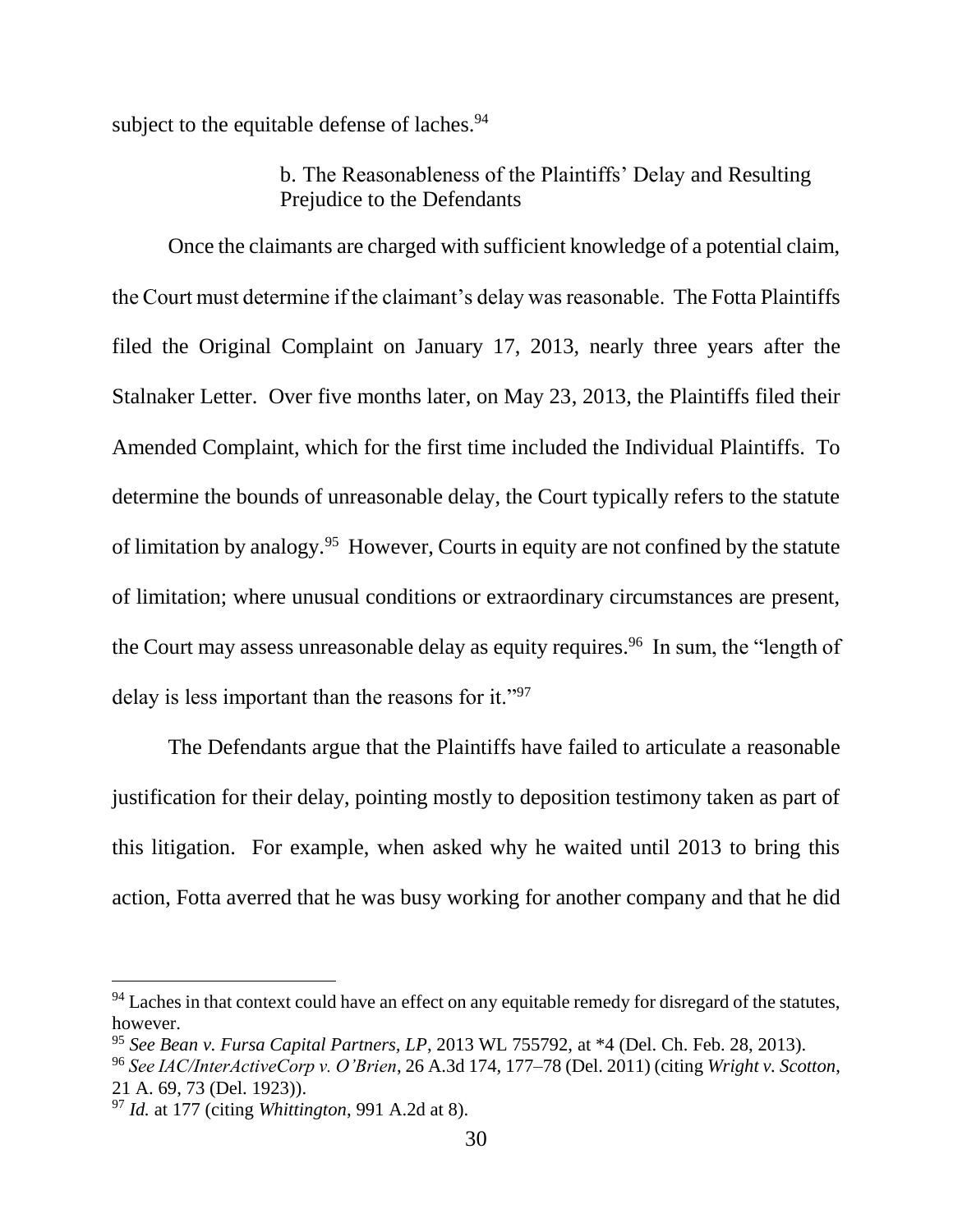not have the necessary financial resources to engage legal representation.<sup>98</sup> Similarly, the Individual Plaintiffs were each asked why they failed to file suit shortly after receiving the Stalnaker Letter, and each averred that either they did not truly understand that they had a potential claim or that the size of their investment in First Orion could not justify the expense of a suit.<sup>99</sup> It is the Defendants notinconceivable theory that in 2010, the Plaintiffs were content to see Morgan take the reins of a failing, near worthless First Orion, an attitude that only changed years later, after Morgan's effort and investment had made the Company valuable.

The Plaintiffs failed to deny or further explain their reasons for delay in their briefing. Instead, the Plaintiffs argue that their claims were filed within the analogous statute of limitation. The parties agree that the analogous statute of limitation for a claim of breach of duty is three years; the Plaintiffs, however, contend that their "illegal dividend claims" are subject to the analogous six-year statute of limitation set out in Section  $174<sup>100</sup>$  To the extent the Plaintiffs refer to their claims based on violations of Sections 170 and 173 of the DGCL, I need not determine the analogous statute of limitation because those claims are legal in nature and uncontested by the Defendants in their laches defense. Otherwise, to the extent

<sup>98</sup> Defs' Opening Br., Ex. 17, at 224:18–225:12.

<sup>99</sup> *See id.*, Ex. 12, at 60–61; *id.*, Ex. 13, at 28, 43–44; *id.*, Ex. 14, at 30–31; *id.*, Ex. 15, at 38, 55. <sup>100</sup> Section 174 states, in part: "In case of any willful or negligent violation of  $\S$  160 or  $\S$  173 of this title, the directors under whose administration the same may happen shall be jointly and severally liable, at any time within 6 years after paying such unlawful dividend." 8 *Del. C.* §  $174(a)$ .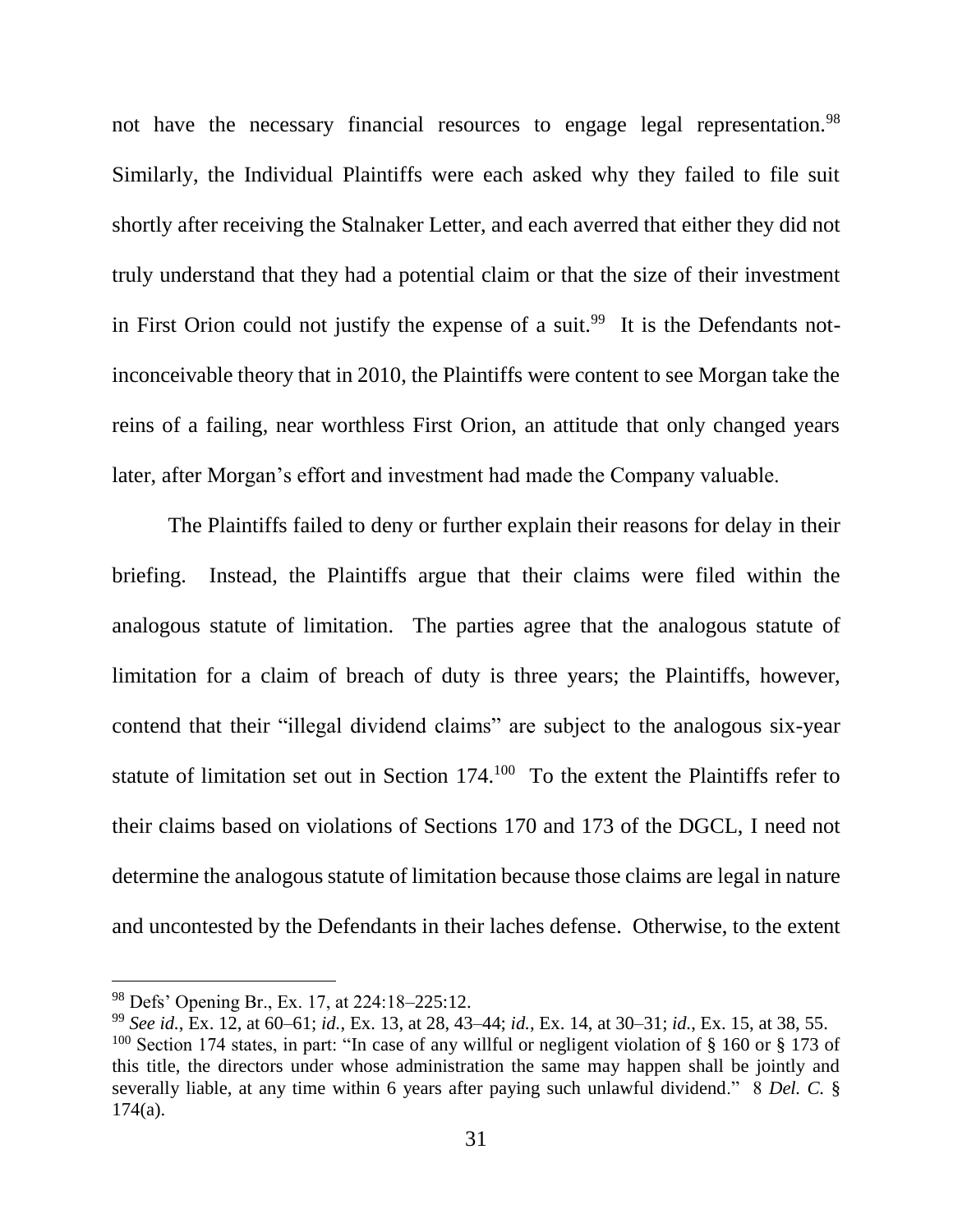the Plaintiffs intend to use the statutory violations as support for their breach of duty claims, the appropriate analog is the three-year statute of limitation.

The Court's application of laches is not a rigid test under which I must evaluate the Plaintiffs' delay in isolation. Instead, like most equitable doctrines, laches requires a balancing, where the claimant's delay, and the reasons for it, are balanced against the resulting prejudice to the defendant under the specific factual  $circumstances$  in each case.<sup>101</sup> Here, the Plaintiffs have failed to assert a sufficient reason why they waited until the analogous statute of limitation had nearly run—or had already run, in the case of the Individual Plaintiffs case. I therefore turn to resulting prejudice.

The final inquiry in a laches analysis is whether the Defendants suffered prejudice as the result of the Plaintiffs' unreasonable delay. The Defendants argue that they and third-party investors would be prejudiced by the Plaintiffs' delay if relief is granted. The Defendants assert that, since the Stalnaker Letter of February 19, 2010, the Defendants have raised additional capital from new investors who would not have invested if the Defendants had not controlled the Company.

<sup>101</sup> *See Quill v. Malizia*, 2005 WL 578975, at \*14 (Del. Ch. Mar. 4, 2005) ("Incorporating the concept of 'unreasonable' delay, laches seeks to equitably balance the factual circumstances of each case.") (citing *Fed. United Corp. v. Havender*, 11 A.2d 331, 343 (Del.1940) ("What constitutes unreasonable delay is a question of fact dependent largely upon the particular circumstances. No rigid rule has ever been laid down.")); *see also Houseman v. Sagerman*, 2015 WL 7307323, at \*5 (Del. Ch. Nov. 19, 2015) ("[L]aches entails a balancing: has a plaintiff's dilatory approach to litigation disadvantaged the defendant so that equity should deny the plaintiff the right to a decision on the merits?").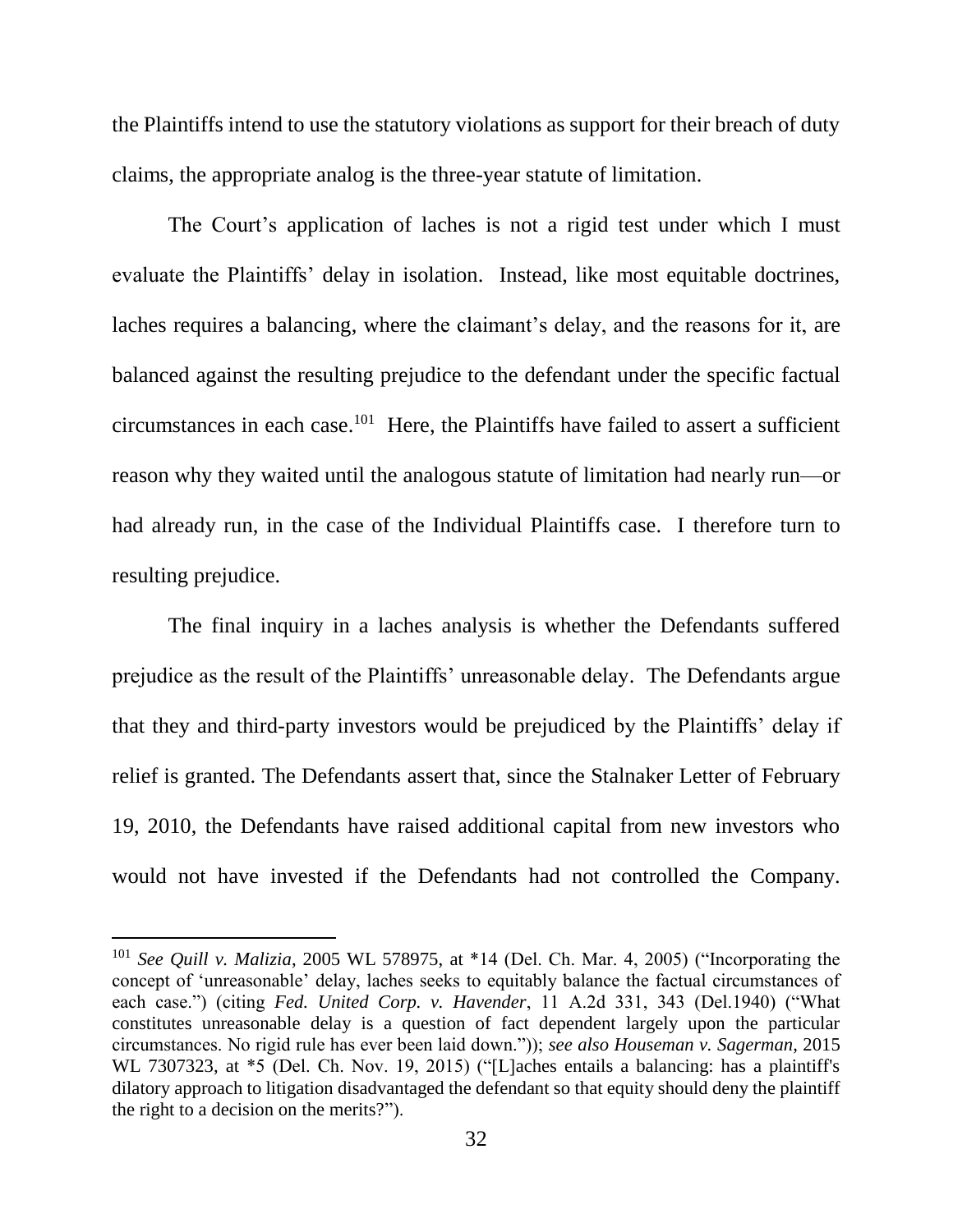Furthermore, in reliance on that additional capital, the Defendants contend that they transformed First Orion from a marginal business to a successful enterprise. To illustrate the increase in value, the Defendants point to the implied valuations resulting from equity raised after the 2010 Stock Dividend. According to the Defendants, shortly after the 2010 Stock Dividend, the Company raised capital based on a valuation of \$3 million. Conversely, over two years later, the Company initiated an offering that valued the Company at more than \$26 million. The Defendants argue that, had the Plaintiffs sought relief sooner, the Defendants would not have continued to control First Orion and would, therefore, lack sufficient incentive to oversee its success. Moreover, the Defendants argue that third-party investors would not have supplied the capital necessary to drive First Orion's growth had Defendants not controlled the Company. In sum, the Defendants argue that the Plaintiffs' "wait and see" approach has prejudiced the Defendants because as the value of First Orion increased over time, the amount of rescission damages that the Plaintiffs now seek have also increased.

The Plaintiffs argue that cancellation of the common stock issued in the 2010 Stock Dividend, or rescission damages that emulate a cancellation, will not harm third parties because their stock ownership can be weighted retroactively to maintain the same percentage ownership of the Company. To the extent the Defendants suffer financial loss as the result of the cancellation of the 2010 Stock Dividend, the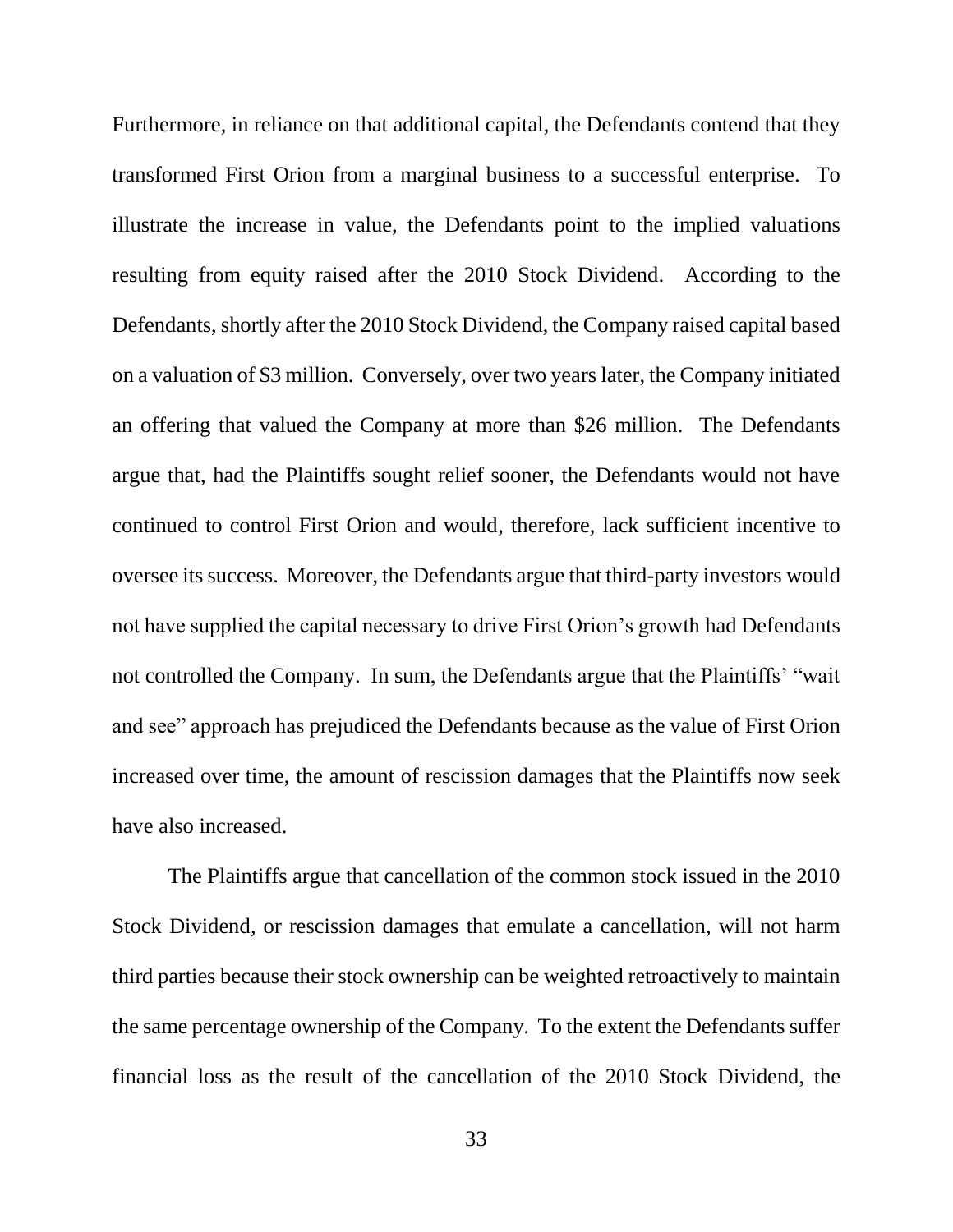Plaintiffs argue, that loss is the sole result of their breaches of fiduciary duty.

Given the facts and circumstances in this case, it is clear to me that the Plaintiffs were aware of the facts necessary to bring an equitable claim in February 2010 and that as the result of their delay, the Defendants and third parties have suffered some quantum of prejudice. What is unclear to me, however, is the extent to which those parties suffered prejudice; the extent to which equity requires me to disregard such prejudice as resulting from those parties' breaches of duty; and to what extent the Plaintiffs should have known that their active delay was causing the Defendants that resulting prejudice. These questions of fact are also interwoven with the remedy, if any, that will ultimately be crafted in this case. Therefore, the second and third inquiries required in consideration of laches can only be determined on a more developed record. The Defendants' Motion for Summary Judgment for laches is, accordingly, denied.

## 3. The Claims Challenging the Stalnaker Options

The Defendants argue that the Plaintiffs' claims regarding the Stalnaker Options should be dismissed because the Plaintiffs failed to make a demand on the Company's Board and have not sufficiently pled that its failure is excused. In their Second Amended Complaint, filed December 9, 2014, the Plaintiffs, for the first time, challenged the grant of the Stalnaker Options. In their derivate claim against Morgan and Stalnaker in Count I, the Plaintiffs added in the Second Amended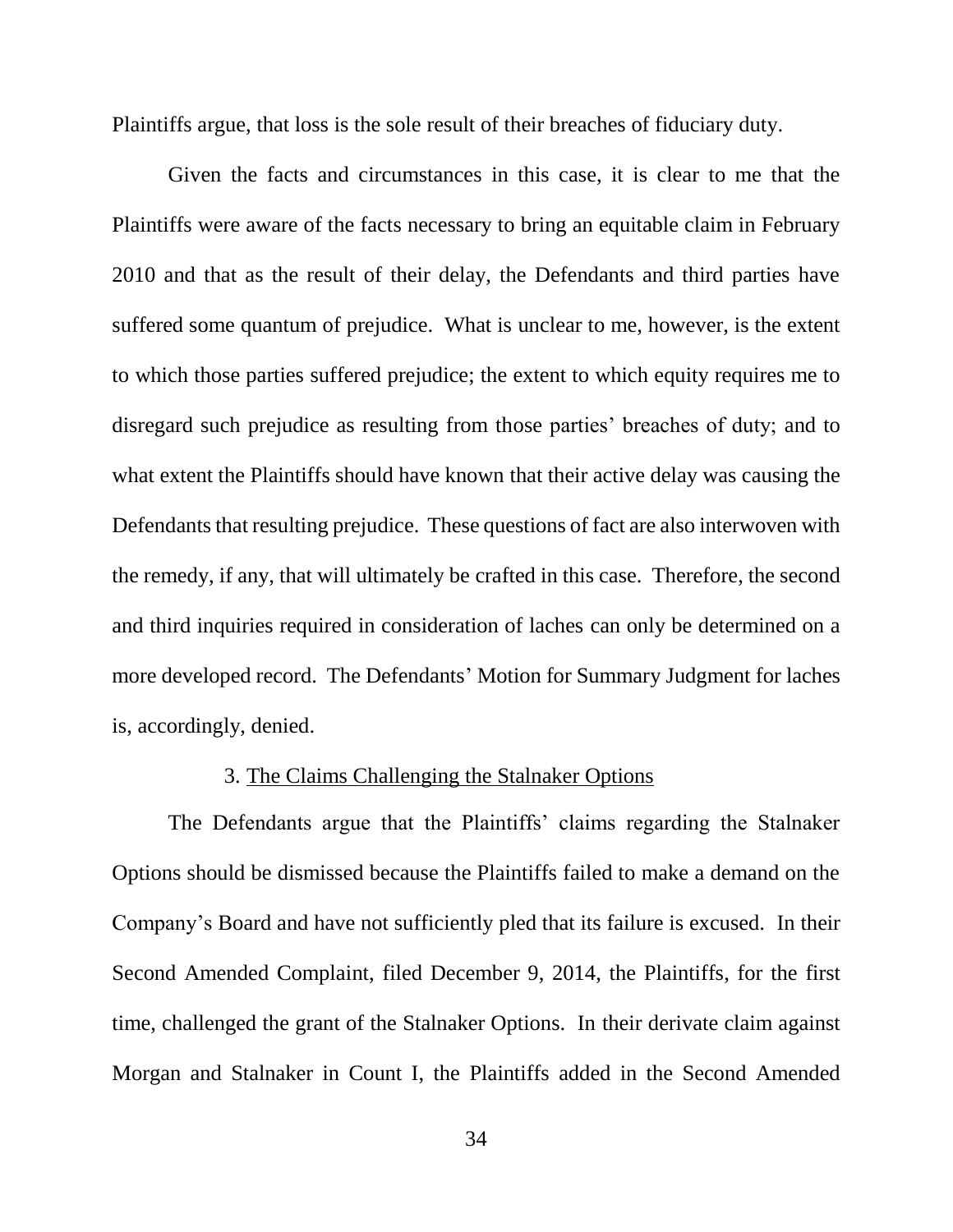Complaint that "[t]he grant of the Stalnaker Options was a self-dealing, bad faith transaction which benefited Stalnaker personally and amounted to a gift or waste of corporate assets."<sup>102</sup> The Plaintiffs also added Count VII, a derivative claim against Stalnaker for "Declaratory Judgment that the Second Stalnaker Options are Void *Ab Initio*."

Generally, when claims are already properly before the Court, Rule 23.1 does not require a plaintiff to reevaluate compliance with the rule merely because the composition of the board has changed before the filing of an amended complaint.<sup>103</sup> Such a rule avoids an undue pleading burden and inefficient inquiry, and allows litigation to proceed in an orderly fashion. However, where the composition of a board changes after the complaint is filed, and then a plaintiff amends her complaint to challenge a transaction that is not "already in litigation," the plaintiff may be required to excuse (or make) a demand on the board as then constituted regarding the new claim. 104 In other words, an amendment to assert a claim based on a new and distinct cause of action derivatively—made after the board composition has changed—implicates the same interests as any derivative claim, and is subject to compliance with Rule 23.1. Therefore, where a plaintiff amends to add a new

 $102$  Compl. | 109.

<sup>103</sup> *Harris v. Carter*, 582 A.2d 222, 231 (Del. Ch. May 4, 1990) ("When claims have been properly laid before the court and are in litigation, neither Rule 23.1 nor the policy it implements requires that a court decline to permit further litigation of those claims upon the replacement of the interested board with a disinterested one.").

<sup>104</sup> *See id.* (citing *Kaufman v. Beal*, 1983 WL 20295 (Del. Ch. Feb. 25, 1983)).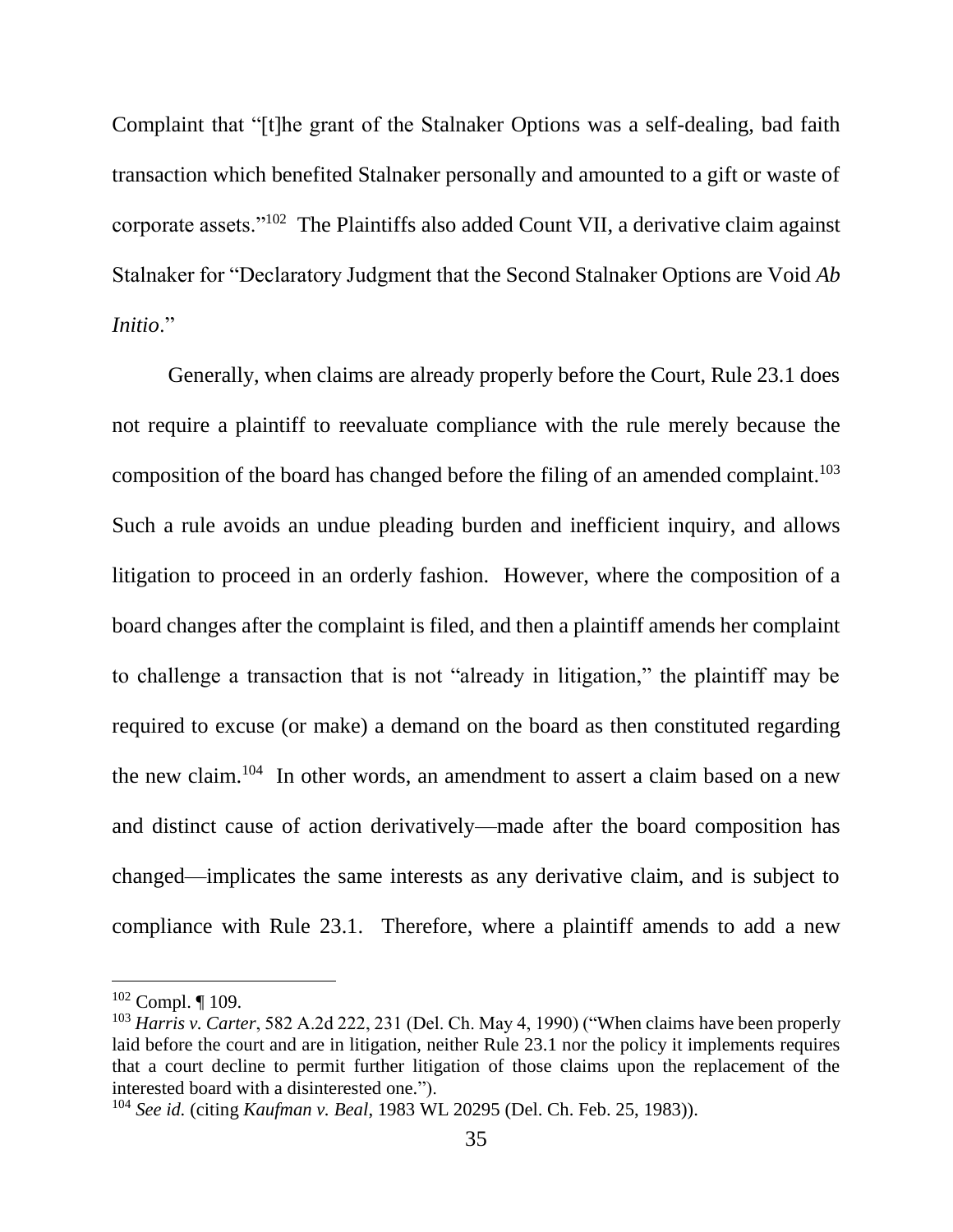derivative claim after a change in the composition of the board, in order to avoid renewed review under Rule 23.1, the plaintiff must show that:

[F]irst, the original complaint was well pleaded as a derivative action; second, the original complaint satisfied the legal test for demand excusal; and third, the act or transaction complained of in the amendment is essentially the same as the act or transaction challenged in the original complaint. $105$ 

The Defendants concede that the Original Complaint was well pleaded as a derivative action and that demand was excused at the time of the Original Complaint, when the Board was composed of Morgan and Stalnaker. However, the Defendants argue that the Stalnaker Options represent a distinct transaction that was not challenged in the Original Complaint. I examine the claims relating to the Stalnaker Options in light of the following rubric: In order to constitute a new claim such that a plaintiff is charged with again establishing demand futility, the amended complaint must not merely "elaborate upon facts relating to acts or transactions" alleged in the initial complaint, nor simply "assert new legal theories of recovery based upon the acts or transactions that formed the substance of the original pleading;"<sup>106</sup> instead, it will only trigger review under Rule 23.1 where it is based on an independent cause of action.

In this case, the Original and First Amended Complaints alleged facts and

<sup>105</sup> *Braddock v. Zimmerman*, 906 A.2d 776, 786 (Del. 2006) (citing *Uni-Marts, Inc. v. Stein*, 1996 WL 466961, at \*12 (Del. Ch. Aug. 12, 1996)).

<sup>106</sup> *Harris*, 582 A.2d at 231.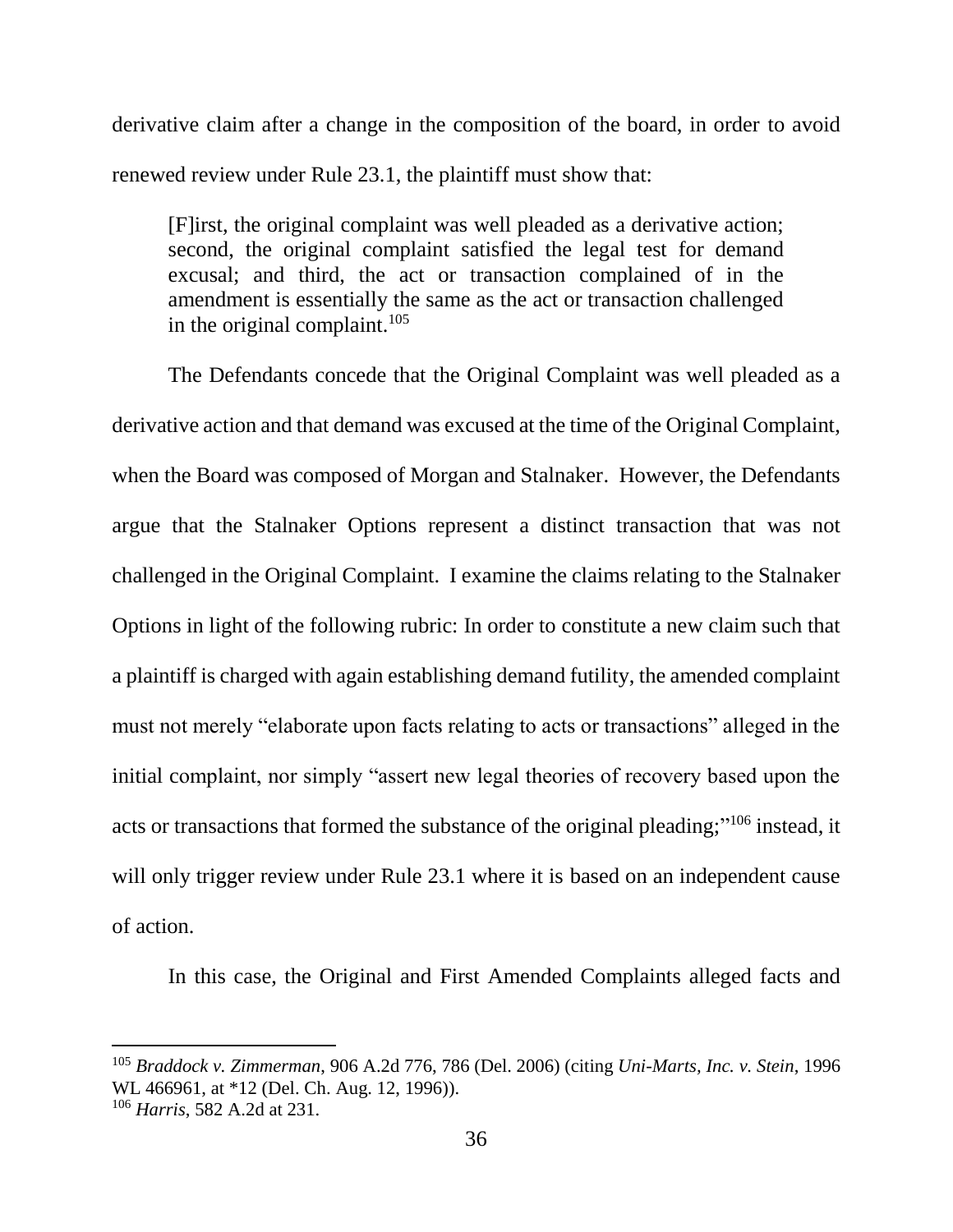claims surrounding the 2010 Stock Dividend, which occurred in February 2010. The Stalnaker Options, however, were issued almost two year later, in late 2011. In order to complete the Stalnaker Options transaction, the Board approved the 2011 Stock Options Plan and Morgan, acting as majority stockholder, approved the stock option issuances that, together, form the Stalnaker Options. I find that the 2010 Stock Dividend and the Stalnaker Options are two discrete transactions. The 2010 Stock Dividend involved Morgan's cementing control of the Company; the Stalnaker Options rewarded a corporate executive with stock in 2011. While either, or both, may be wrongful, they are distinct temporally, factually, and in motivation. The mere fact that the 2010 Stock Dividend possibly enabled Morgan and Stalnaker to issue the Stalnaker Options does not merge the two as one "act or transaction." Therefore, at the time of the Second Amended Complaint, the Plaintiffs were required to plead the additional claims challenging the Stalnaker Options in compliance with Rule 23.1.

According to the Defendants, at the time of the Second Amended Complaint, the Board was composed of Morgan, Womble, and Burnett—Stalnaker was allegedly removed from the Board in July 2013. The Plaintiffs' Second Amended Complaint, mirroring the two complaints filed before it, alleges only that a demand would be futile because First Orion's Board consisted of Morgan and Stalnaker. The Second Amended Complaint thus fails to mention that the composition of the Board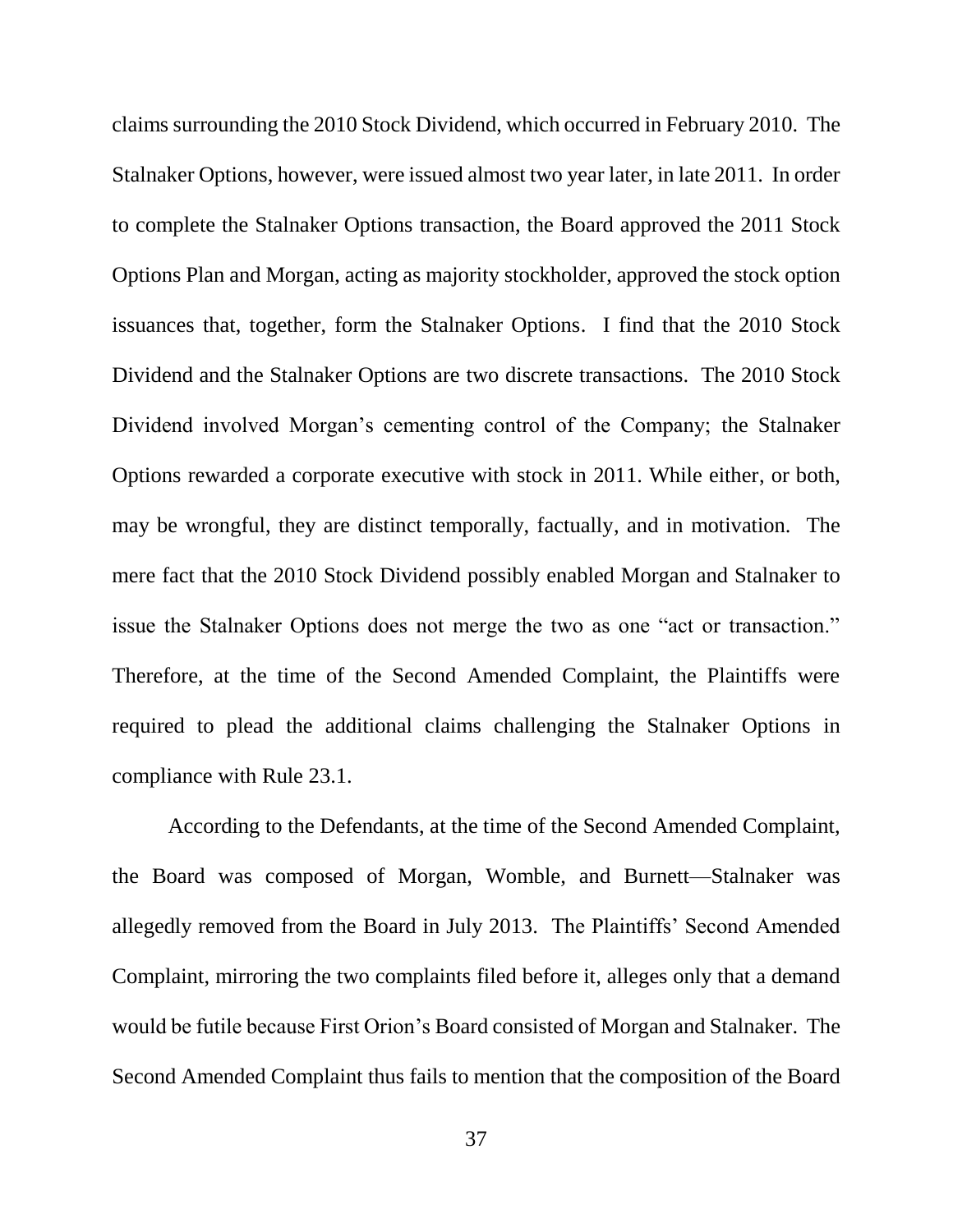had changed, and fails to assert why Womble and Burnett could not apply business judgment in consideration of any demand relating to the Stalnaker Options; it, therefore, fails to properly plead that demand is futile in accordance with Rule  $23.1.^{107}$ 

I note that the Plaintiffs have not disputed that the Board composition has changed, or that the two new directors were capable of considering a demand that Morgan and Stalnaker be sued for breaches of duty. Instead, the Plaintiffs point to this Court's holdings in *Seinfeld v. Slager*, <sup>108</sup> which, according to the Plaintiffs, states that demand is excused if a claimant properly pleads a waste claim. The Plaintiffs misunderstand *Seinfeld*. In *Seinfeld*, the plaintiff, without making a demand on the board, filed a derivative suit that challenged multiple compensation decisions by the board and asserted that many of the challenged decisions constitute

<sup>107</sup> The parties have not reached the issue of whether I should employ either the *Aronson* or *Rales* test to determine whether the Plaintiffs' demand is futile. I need not make that determination here. The Court has recognized that "the *Rales* test functionally covers the same ground as the *Aronson* test in determining the impartiality of directors" for the purpose of assessing demand futility. *Sandys v. Pincus*, WL 2016 —, (Del. Ch. Feb. 29, 2016) (citations omitted). The Plaintiffs have made no attempt to argue that Womble and Burnett were beholden to someone interested in the issuance of the Stalnaker Options such that they would be unable to consider the demand impartially. *See Sandys v. Pincus*, WL 2016 —, (Del. Ch. Feb. 29, 2016) (citing *Beam v. Stewart*, 845 A.2d 1040, 1050 (Del. 2014)). Furthermore, even if I assume that, for the purpose of the Defendants' motion, Morgan was a controller at the time of the Second Amended Complaint, the presence of a controller is not itself sufficient to overcome the directors' presumption of independence. *See Teamsters Union 25 Health Servs. & Ins. Plan v. Baiera*, 119 A.3d 44, 66 (Del. Ch. 2015) (citing *Aronson v. Lewis*, 473 A.2d 805, 815 (Del. 1984), *overruled in part on other grounds by Brehm v. Eisner*, 746 A.2d 244, 253 (Del. 2000)). <sup>108</sup> 2012 WL 2501105 (Del. Ch. June 29, 2012).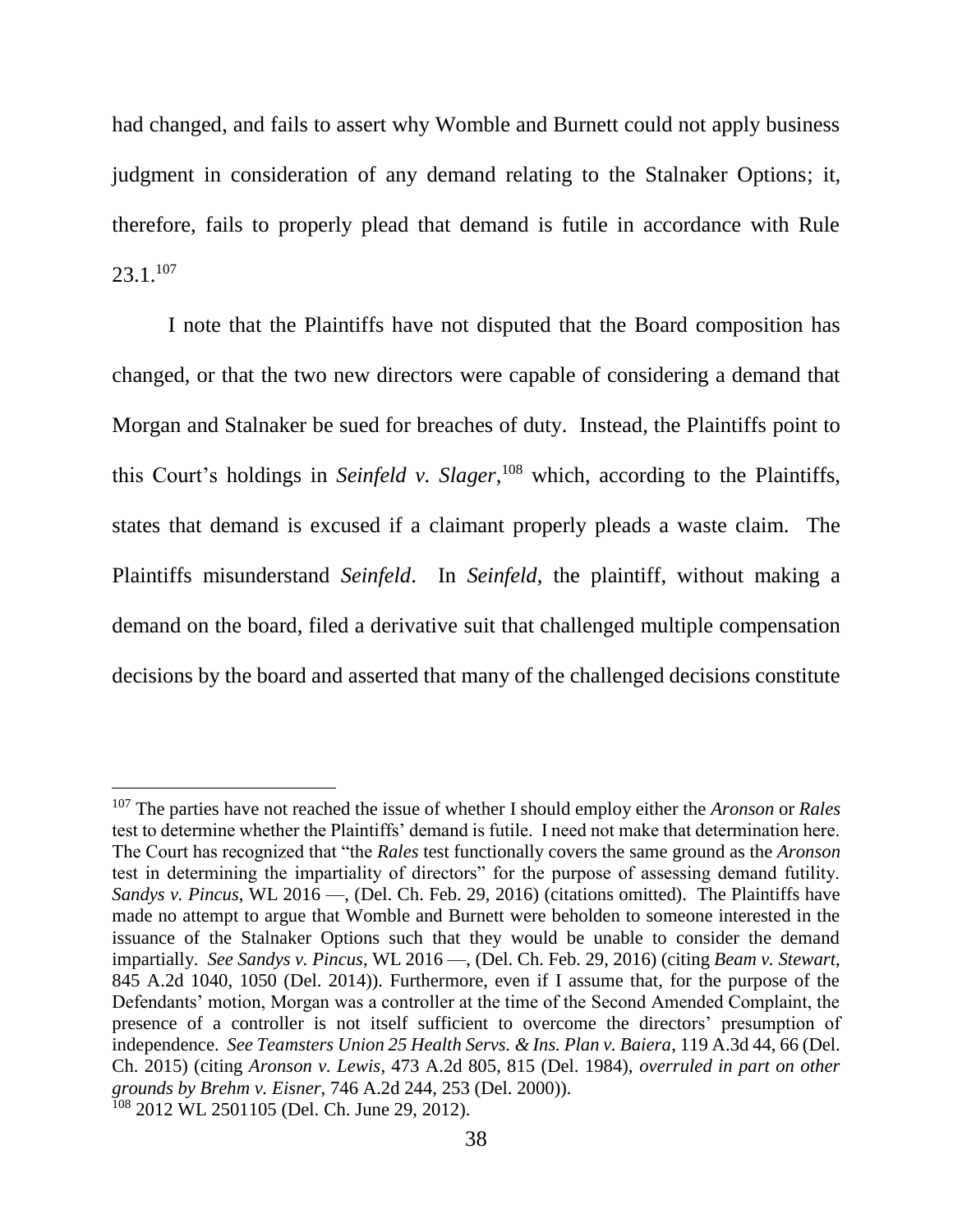corporate waste.<sup>109</sup> The plaintiff, implicating the second prong of the well-known *Aronson* test, argued that demand was excused because the challenged transactions were not the product of business judgment. Under *Aronson*, to show that demand is futile under Rule 23.1, the plaintiff must allege particularized facts that raise a reason to doubt that "(1) the directors are disinterested and independent [or] (2) the challenged transaction was otherwise the product of a valid exercise of business judgment."<sup>110</sup> At the time of the complaint, the board in *Seinfeld* was the same as that against whom waste was pled. In assessing the plaintiff's compliance with Aronson's second prong, the Court stated that, "[d]emand may be excused under the second prong of Aronson if a plaintiff properly pleads a waste claim."<sup>111</sup> The Court then described the stringent requirements of pleading a waste claim.

*Seinfeld*, unremarkably, held that a particularized pleading of waste committed by the board on whom demand would otherwise be made may excuse demand under *Aronson*, but that circumstance is absent here: the Second Amended Complaint does not allege that waste was committed by *Womble or Burnett*, who constituted the majority of the Board when the claim based on the Stalnaker Options was filed.

 $109$  *Id.* at \*1.

<sup>110</sup> *Id.* at \*2 (citing *Brehm*, 746 A.2d at 253 (Del. 2000) (quoting *Aronson*, 473 A.2d at 814 (Del. 1984))).

<sup>111</sup> *Id.* at \*3 (citing *Orloff v. Shulman*, 2005 WL 3272355, at \*11 (Del. Ch. Nov. 23, 2005)).